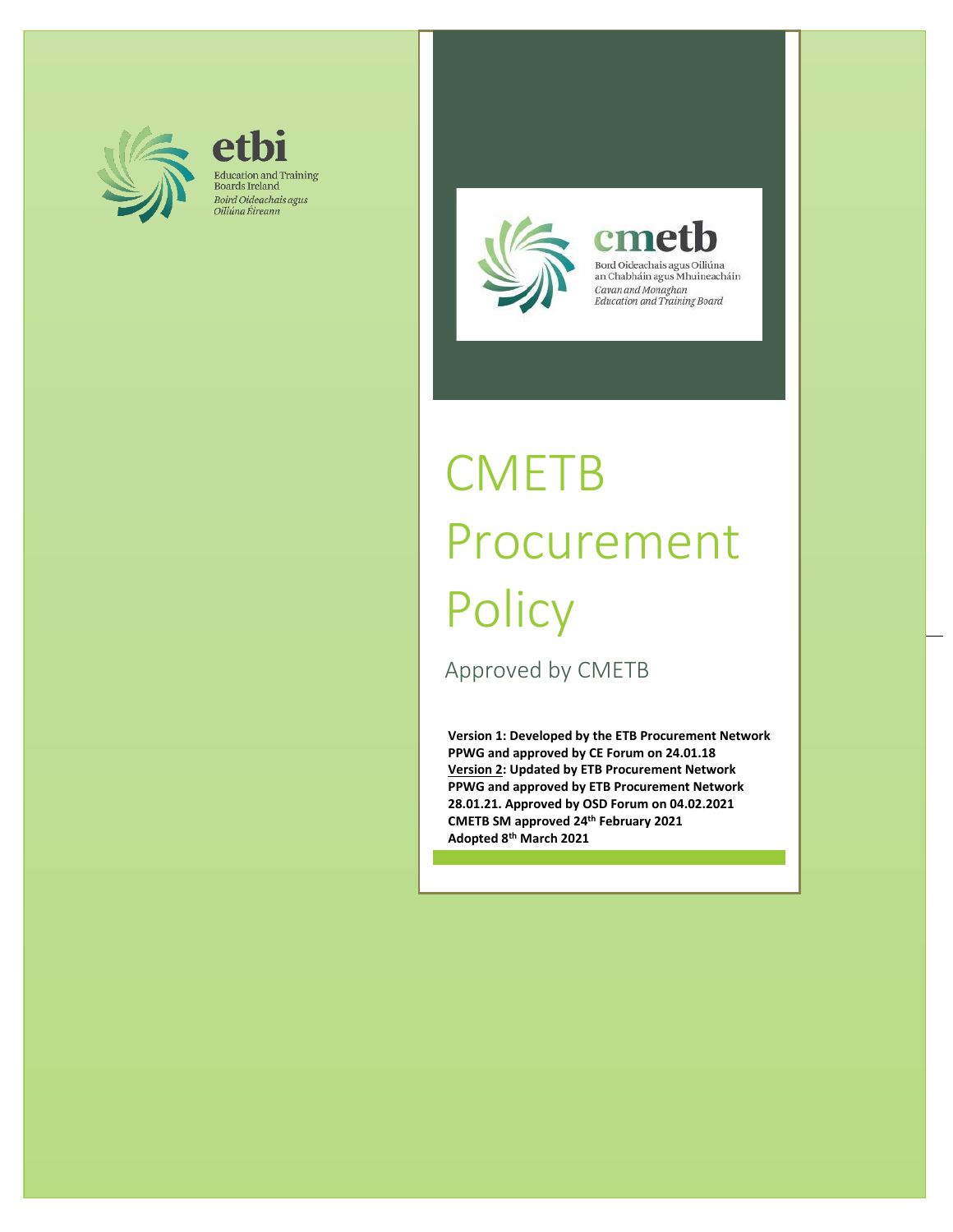| 1  |                                                                                           |  |
|----|-------------------------------------------------------------------------------------------|--|
| 2  |                                                                                           |  |
| 3  |                                                                                           |  |
| 4  |                                                                                           |  |
| 5  |                                                                                           |  |
| 6  |                                                                                           |  |
| 7  |                                                                                           |  |
| 8  |                                                                                           |  |
| 9  |                                                                                           |  |
| 10 |                                                                                           |  |
| 11 |                                                                                           |  |
| 12 |                                                                                           |  |
| 13 |                                                                                           |  |
| 14 |                                                                                           |  |
| 15 |                                                                                           |  |
| 16 |                                                                                           |  |
| 17 |                                                                                           |  |
| 18 |                                                                                           |  |
| 19 |                                                                                           |  |
| 20 |                                                                                           |  |
| 21 |                                                                                           |  |
| 22 |                                                                                           |  |
|    |                                                                                           |  |
|    |                                                                                           |  |
|    |                                                                                           |  |
|    |                                                                                           |  |
|    |                                                                                           |  |
|    | Appendix 5 Templates: Corporate Procurement Plan & Below EU Threshold Tender Documents 21 |  |
|    |                                                                                           |  |
|    |                                                                                           |  |
|    |                                                                                           |  |
|    |                                                                                           |  |
|    |                                                                                           |  |
|    |                                                                                           |  |
|    |                                                                                           |  |
|    |                                                                                           |  |
|    |                                                                                           |  |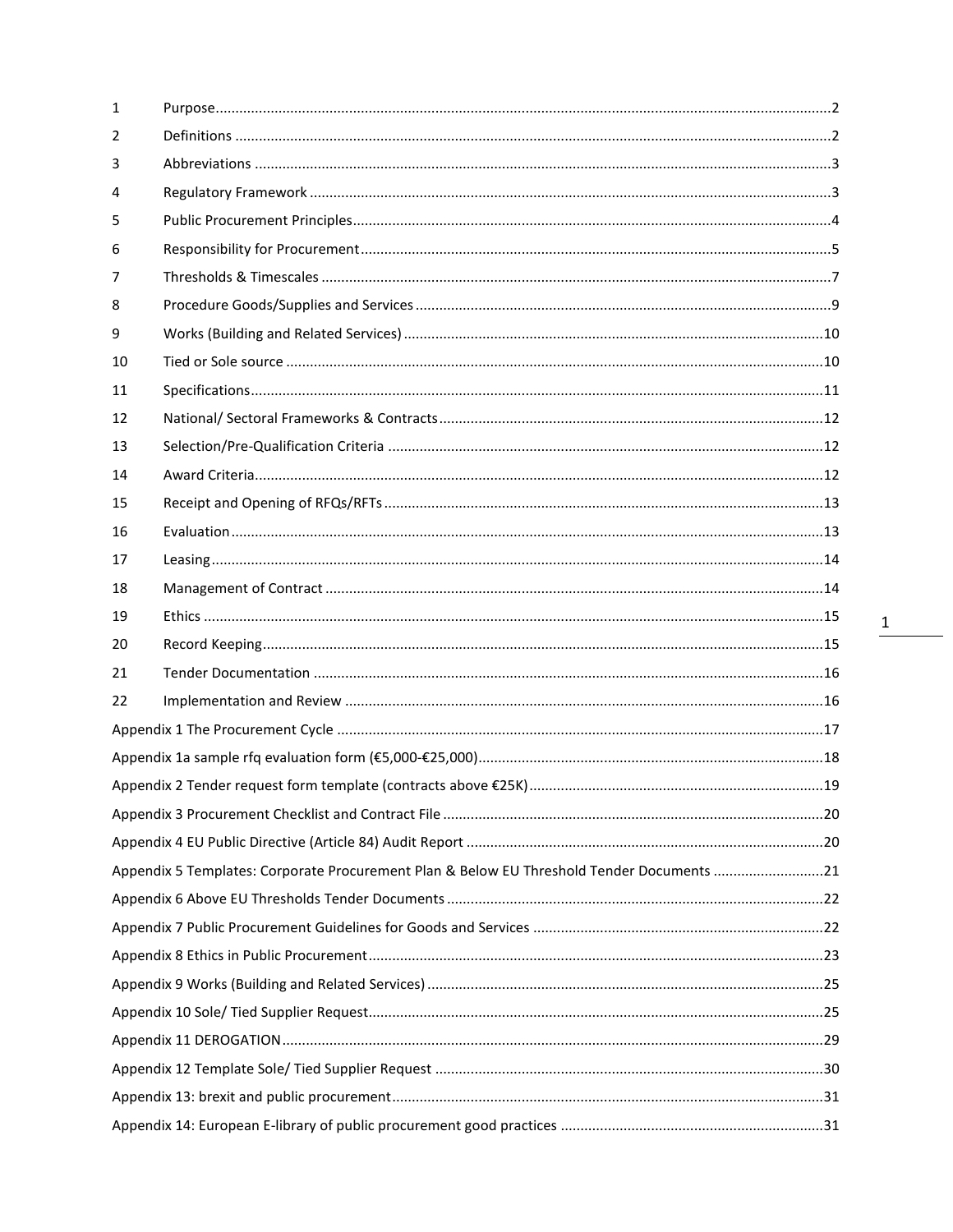# ETB Procurement Policy

# <span id="page-2-0"></span>1 PURPOSE

The purpose of this document is to set out the policy for the procurement of goods (also referred to as supplies), services and works by ETBs and to ensure that procurement throughout ETBs is carried out in accordance with National and European Union Public Procurement Regulations & Directives, Legislation, Policy and Guidelines. There is an onus on public bodies to ensure that the public procurement function is discharged ethically, honestly, and fairly in a manner that secures best value for money. This policy should be read in conjunction with relevant ETB financial policies.

# <span id="page-2-1"></span>2 DEFINITIONS

In broad terms, **'Procurement'** is the overarching function that describes the activities and processes to acquire goods and services from an external source. As distinct from "purchasing" procurement involves all the activities involved in establishing requirements, market research, approach, supplier / tender evaluation, negotiation, and award of contracts through to contract management.<sup>[1](#page-2-2)</sup>

'**Public Procurement'** refers to the process by which public bodies purchase works, goods, or services from suppliers which they have selected for this purpose. It ranges from the purchase of routine goods or services to large scale contracts for infrastructural projects and involves a wide and diverse range of contracting authorities.<sup>[2](#page-2-3)</sup>

A '**Public Contract'** is a contract for the provision of works, supplies or services to a contracting authority. It includes all procurements, not just those which are undertaken on the basis of a full tendering process and formal signing of a contract.<sup>[3](#page-2-4)</sup>

For the purposes of clarity, in this policy **'Tender'** and '**Tendering**' is used to describe the procedures for above National Threshold procurements (€25k supplies and services; €50k works) and '**quotations**' refers to the procedures used for below National Threshold procurements

**Goods/Supplies:** the purchase, lease or rental of a good or product (*e.g.*. vehicles, IT, stationery)

**Service**: provision of services such as canteen, cleaning services, legal, professional etc.

**Work:** building / civil engineering design and execution

**Framework Agreement**: an agreement between one or more contracting authorities and one or more suppliers which establishes some or all of the terms on which contracts for supplies, works or services can be entered into during the period of the agreement without further advertisement.

**Budget Holder:** A budget holder includes Directors of Organisation Support & Development (OSD), Schools Services (SS) and Further Education and Training (FET), as well as School Principals, Directors of Further Education Colleges, Training Centre Managers, Adult Education Coordinator's / Managers of Programmes, Outdoor Education Centre Managers and other Managers

<span id="page-2-2"></span><sup>&</sup>lt;sup>1</sup> Guidance for Schools on Good Procurement Practices, (SPU; Jan 2017[\) Click here for link](http://www.education.ie/en/Schools-Colleges/Information/Procurement/Guidance-for-Schools-on-Good-Procurement-Practices.pdf)

<span id="page-2-3"></span><sup>&</sup>lt;sup>2</sup> Office of Government Procurement Public Procurement Guidelines for Goods and Services [Click here for link](https://ogp.gov.ie/public-procurement-guidelines-for-goods-and-services/)

<span id="page-2-4"></span><sup>&</sup>lt;sup>3</sup> S.I. No. 284 of 2016 European Union (Award of Public Authority Contracts) Regulations 2016 [Click here for link](http://ogp.gov.ie/wp-content/uploads/S.I.-No.-284-of-2016.pdf)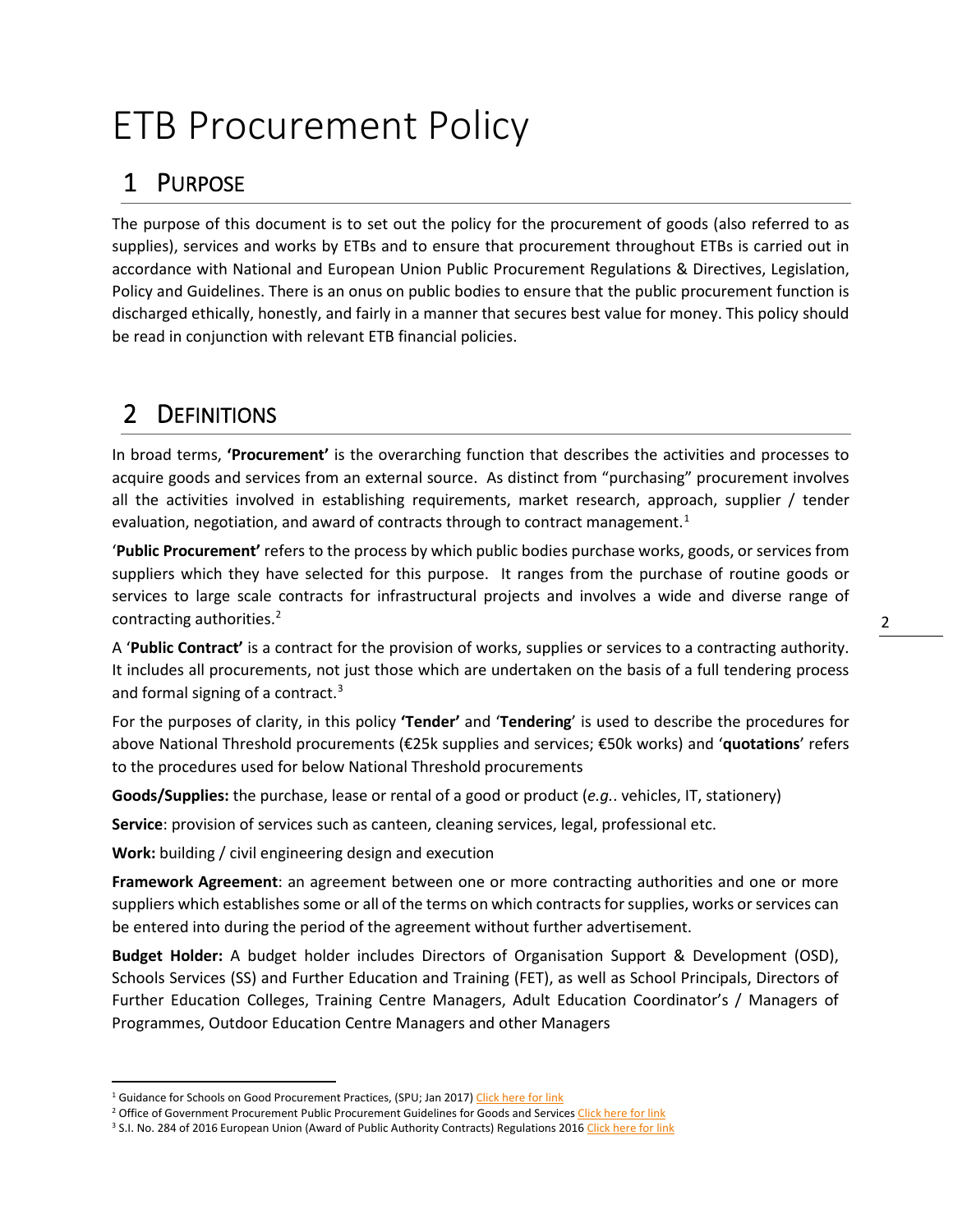# <span id="page-3-0"></span>3 ABBREVIATIONS

| <b>MEAT:</b> Most Economically Advantageous<br>Tender | <b>SRFT:</b> Supplementary Request for Tender (sometimes<br>referred to as 'mini-competition') |
|-------------------------------------------------------|------------------------------------------------------------------------------------------------|
| <b>ITT: Invitation to Tender</b>                      | <b>RFQ: Request for Quotations</b>                                                             |
| <b>RFT: Request for Tender</b>                        | <b>RFI:</b> Request for Information                                                            |
| <b>PIN: Prior Information Notice</b>                  | <b>SLA: Service Level Agreement</b>                                                            |
| OJEU: Official Journal of the European Union          | PO: Purchase Order                                                                             |
| <b>DE: Department of Education &amp; Skills</b>       | PMO: Public Service Reform Programme Office                                                    |
| <b>TRD: Tender Response Document</b>                  | <b>OGP:</b> Office Government Procurement                                                      |

# <span id="page-3-1"></span>4 REGULATORY FRAMEWORK

ETB Procurement policies and procedures are governed by:

- 1. S.I. No. 284 of 2016: European Union (Award of Public Authority Contracts) [Regulations 2016.](http://ogp.gov.ie/wp-content/uploads/S.I.-No.-284-of-2016.pdf) <sup>[4](#page-3-2)</sup>The EU Public Contracts Directive (Article 84) requires all contracting authorities to prepare a written report after every tender competition, other than mini competitions conducted under framework agreements. The details of what is required in this audit report can be found a[t Appendix](#page-20-1) 4. All other EU related legislation and directives can be found [here.](http://ogp.gov.ie/guidelines-sub-menu-procurement-legislation/)
- 2. [National Public Procurement Policy](https://ogp.gov.ie/national-public-procurement-policy-framework/#:%7E:text=The%20framework%20sets%20out%20the,under%20national%20and%20EU%20rules.&text=It%20supports%20and%20enables%20Public,EU%20and%20National%20Procurement%20Rules.) Framework / Guidance information
- 3. [OGP Public Procurement Guidelines for Goods and Services \(2019\)](https://ogp.gov.ie/public-procurement-guidelines-for-goods-and-services/)
- 4. Departmental Circulars in relation to Procurement:
	- [DPER Circular 02/16](http://ogp.gov.ie/wp-content/uploads/Circular-02-2016-Arrangements-for-Digital-and-ICT-related-Expenditure-in-the-Civil-and-Public-Service.pdf) Arrangements for Digital and ICT related Expenditure in the Civil and Public Service
	- DE [Circular 0056/2015](https://www.education.ie/en/Circulars-and-Forms/Active-Circulars/cl0056_2015.pdf) Use of Central Procurement Arrangements put in place by the Office of Government Procurement. This circular should be read in conjunction with [DPER Circular](http://ogp.gov.ie/wp-content/uploads/Circular-16-2013.pdf)  [16/2013](http://ogp.gov.ie/wp-content/uploads/Circular-16-2013.pdf) & DE [Circular 60/2013.](http://www.education.ie/en/Circulars-and-Forms/Active-Circulars/cl0060_2013.pdf)
	- [Circular Letter 0002/2019](https://www.education.ie/en/Circulars-and-Forms/Active-Circulars/cl0002_2019.pdf) Code of Practice for the Governance of Education and Training Board. The [Code of Practice](https://www.gov.ie/en/circular/0a3cec87a1a54c1a98ffa59df28077c8/) provides a framework for the application of good practice in corporate governance by ETBs. ETBs should demonstrate their commitment to achieving the highest possible standards of corporate governance.
	- [Circular Letter 003/2019](https://www.education.ie/en/Circulars-and-Forms/Active-Circulars/cl0003_2019.pdf) Good Practice Guidelines and requirements in relation to Contracts for the Provision of Goods and/or Service and Requirement for Department Approval before providing Non-Core Services for Legal Awards and Settlements and Other Matters.
	- [DPER Circular 10/14:](http://ogp.gov.ie/wp-content/uploads/Circular_10-14_01.pdf) Initiatives to assist SME's in Public Procurement
	- [DPER Circular 05/2013:](http://circulars.gov.ie/pdf/circular/per/2013/05.pdf) Procurement of legal services and Managing Legal Costs
	- DE [Circular 39/2011:](https://circulars.gov.ie/pdf/circular/education/2011/39.pdf) Good Practice Guidelines in relation to Contracts for the Provision of Goods and / or Services
	- [Capital Works Management Framework](https://constructionprocurement.gov.ie/circulars/)

<span id="page-3-2"></span><sup>&</sup>lt;sup>4</sup> While the regulations require "records shall be maintained, by the authority concerned, for a period of at least 3 years from the date of award of the contract", it is recommended that ETBs adhere to their record retention policy which can range from 7 to 22 years (in the case of EU Funded programmes)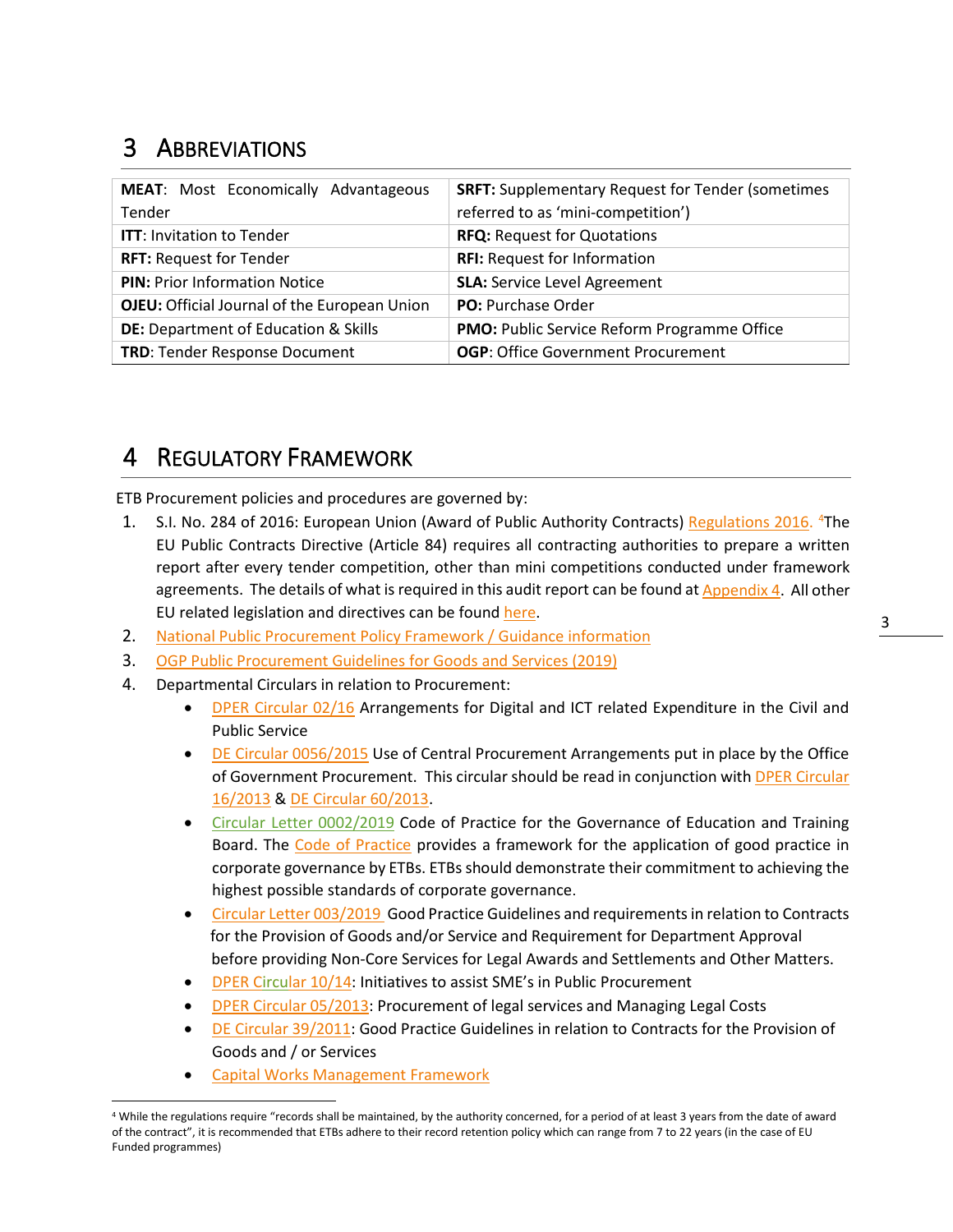- [Circular 20/2019:](https://www.gov.ie/en/circular/circular-20-2019/) Irish Government's circular on Promoting the use of Environmental and Social Considerations in Public Procurement. This demonstrates a commitment to promoting Green Public Procurement (or green purchasing) by asking Departments to consider the inclusion of green criteria in their procurement processes, the circular comes as part of the roll out of the Government's Climate Action Plan. Examples of best practice outlined in the National Action Plan - ['Green Tenders'](http://etenders.gov.ie/Media/Default/SiteContent/LegislationGuides/13.%20Green%20Tenders%20-%20An%20Action%20Plan%20on%20Green%20Public%20Procurement.pdf)
- [FOI Code of Practice for Public Bodies.](https://foi.gov.ie/code-of-practice/) The Freedom of Information Code of Practice is a set of guidelines for the public authorities that are liable to respond to requests for information under the FOI Act. It advises these bodies on how to adhere to the law and what counts as best practice.
- The Public Spending Code: The Public Spending Code is the set of rules and procedures that ensure that these standards are upheld across the Irish public service. In December 2019, this *[circular](https://www.gov.ie/en/circular/716f16-update-of-the-public-spending-code-psc-guidelines-for-the-use-of-pub/)* (Circular 24/2019) updated the Public Spending Code as it applies to capital expenditure, updated the Guidelines for the use of PPPs and consolidated the Public Spending Code guidance on this website.
- 5. Corporate Procurement Planning. As outlined in [Circular Letter 0002/2019](https://www.education.ie/en/Circulars-and-Forms/Active-Circulars/cl0002_2019.pdf) Code of Practice for the Governance of Education and Training Board, each ETB is required to "confirm that a Corporate Procurement Plan has been developed and is being implemented". To this end the ETB Sector agreed to adopt the Corporate Procurement Plan template, including MAPP<sup>[5](#page-4-1)</sup> (Multiannual Procurement Plan) and submit same each year to ETBI for sectoral collation and onward submission to the OGP/ EPS.
- 6. Case Law: Public Procurement is governed by EU Directives and legislation. EU Directives require that all purchase requirements (Tenders) above "Threshold Values" currently in force, are open to European Competition. Tenders with a value above the applicable Threshold Value must be published in the supplement to the Official Journal of the European Union (OJEU) and a set process with prescribed timescales for tendering etc. need to be followed. Below EU Threshold Values, there needs to be competition to satisfy the Irish Government Procurement Rules and the general principles of Non-Discrimination, Equal Treatment, Transparency, Mutual Recognition and Proportionality must be adhered to, as per the EU Treaties.

# <span id="page-4-0"></span>5 PUBLIC PROCUREMENT PRINCIPLES

The Treaty of Rome on the functioning of the EU applies to all procurement activity regardless of value. The procurement of Goods/Supplies, Services or Works in the public sector must comply with the Treaty's fundamental procurement principles:

- **Transparency:** All procurement activities are open and transparent with necessary information provided to all. Procurement intentions and decisions should be advertised publicly.
- **Equal treatment and Non-Discrimination:** The same rules apply to all with equal rights of access. Decisions are to be based on objectivity and fairness.
- **Proportionality:** All measures used must be both necessary and appropriate in relation to the objective *i.e.* the award of contract. No excessive or disproportionate conditions, criteria, or rules are to be applied.
- **Mutual Recognition**: Equal validity is to be given to qualifications / standards applicable in other Member States.

<span id="page-4-1"></span><sup>&</sup>lt;sup>5</sup> See [Appendix 5 Templates: Corporate Procurement Plan & Below EU Threshold Tender Documents](#page-21-0)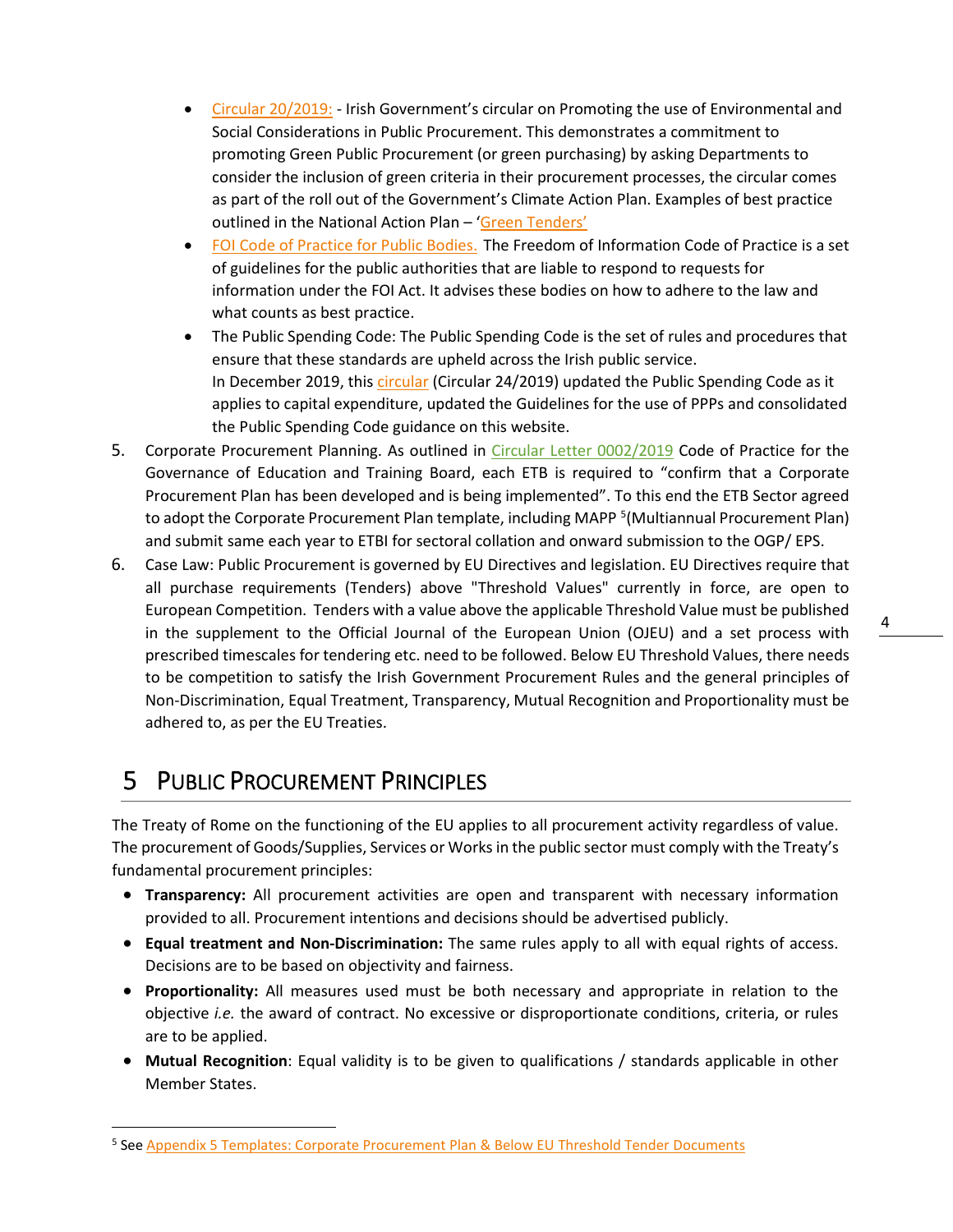# <span id="page-5-0"></span>6 RESPONSIBILITY FOR PROCUREMENT

### 6.1 THE OFFICE OF GOVERNMENT PROCUREMENT (OGP)

The OGP has lead responsibility for sourcing goods, services and works on behalf of the public service. It is Government policy that public bodies, where possible, should make use of central procurement frameworks and contracts that are put in place by the Office of Government Procurement (OGP). These central procurement frameworks and contracts are designed to optimise benefits to the public service through the strategic aggregation of its power. Further information on OGP Central Frameworks and Contracts can be found [here.](http://ogp.gov.ie/) Under the government model, [local government](https://www.laquotes.ie/) an[d education](https://www.educationprocurementservice.ie/) also procure goods and services for the public sector.

### [6](#page-5-1).2 ETB BOARD<sup>6</sup>

ETB management and ultimately the Board, should ensure that there is an appropriate focus on good practice in purchasing and that procedures are in place to ensure compliance with procurement policy and guidelines. It is the responsibility of the Board to satisfy itself that Executive Management is fully conversant with the current value thresholds for the application of EU and National Procurement Rules and that the requirements for public procurement are adhered to. Where local procurement is necessary, competitive tendering should be standard procedure in the procurement of ETBs. The Board is ultimately responsible for ensuring that the Chief Executive has instituted an adequate and appropriate system of internal control, including risk management and corporate governance, in the ETB. The work of the Audit Committee will assist the Board in this function.

Section 8.13 of the Code of Practice for the Governance of ETBs states: "The Board should satisfy itself that procurement policies and procedures have been developed and published to all staff. It should also ensure that procedures are in place to detect non-compliance with procurement Procedures. Entities should have a contracts database/listing for all contracts/payments in excess of €25,000 with monitoring systems in place to flag non-competitive procurement. Non-competitive procurement should be reported in the Chairperson's comprehensive report to the Minister."

#### 6.3 EXECUTIVE MANAGEMENT

The Chief Executive is the Accounting Officer for the ETB. Reporting to the Chief Executive, the Director of Organisation Support and Development is responsible for the Governance and Management of the ETB's administration and oversees the management of the ETB's resources across the Human Resources, Corporate Services, Finance, Procurement, and ICT Functions.

#### 6.4 ROLE OF MANAGER WITH RESPONSIBILITY FOR PROCUREMENT

The Manager who is responsible for the administration of Procurement reports to the Director of OSD<sup>[7](#page-5-2)</sup>. The Manager is responsible for Procurement Policy, its review and management in conjunction with the Chief Executive, the Director of OSD and for the following:

• Development and implementation of a Corporate Procurement Plan (when financial systems are secured to capture the necessary purchasing data/trends required to develop same).

5

<span id="page-5-1"></span><sup>6</sup> Fro[m Code of Practice for the Governance of ETBs](https://www.education.ie/en/Circulars-and-Forms/Active-Circulars/cl0002_2019.pdf)

<span id="page-5-2"></span><sup>7</sup> Director of Organisational Support and Development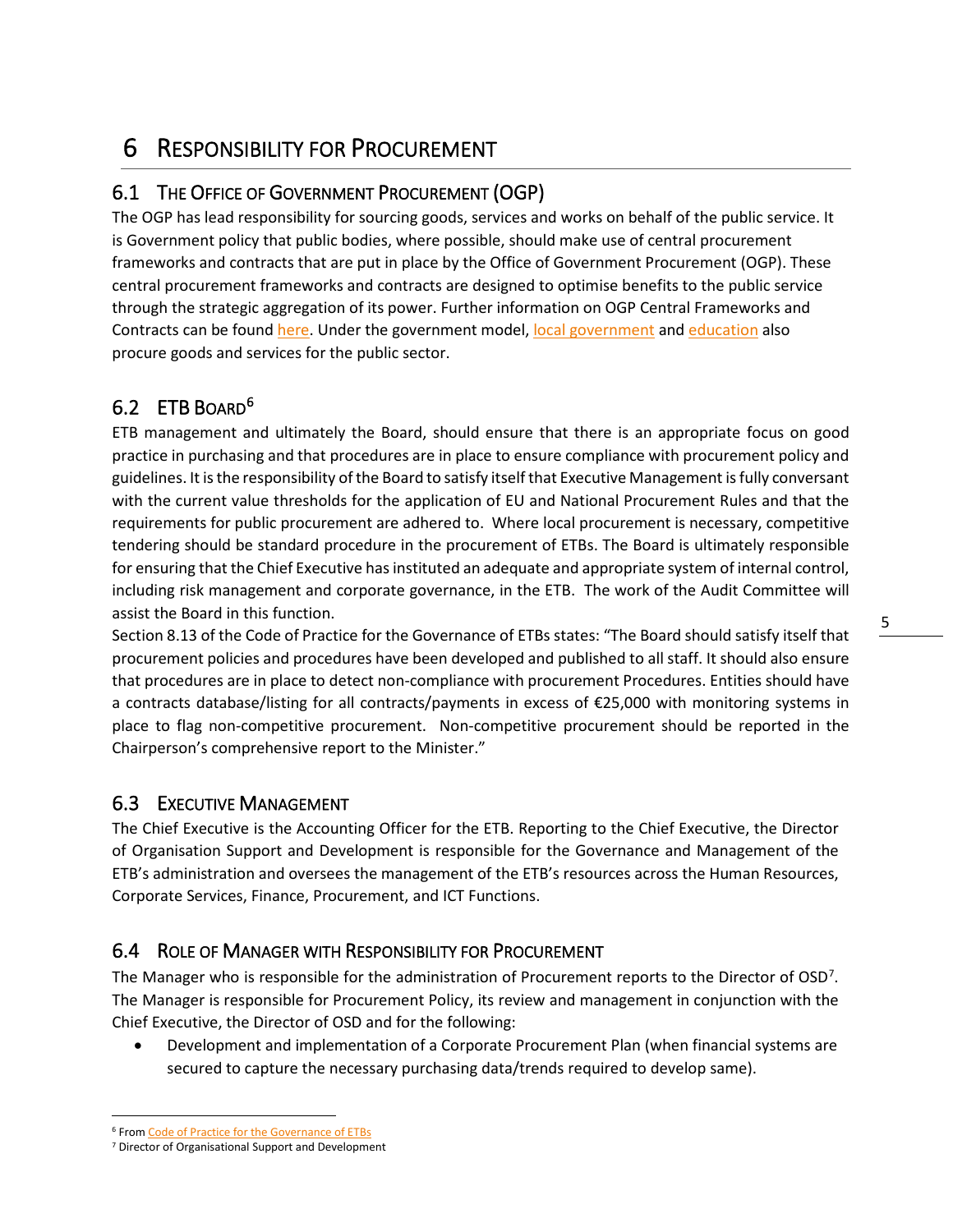- Ensuring the availability and dissemination of appropriate national centrally negotiated OGP frameworks and contracts for use in the purchase of supplies and services by all departments, where aggregations of budget spend yields demonstrable VFM benefit and/or such a contract reduces legal or contractual risk to the ETB.
- Ensuring that all contracts entered into by ETB maintain and protect the best interests of the Education and Training Board.
- Provision of up to date guidance on legislation applicable to ETB Procurements.
- Management of the Procurement team and thereby delivery of a professional procurement Support Service.
- Co-ordination of training for staff involved in Procurement activities throughout the ETB.
- Liaison and active involvement with Government and public sector buying Agencies / consortia.

#### 6.5 ROLE OF BUDGET HOLDERS

Budget Holders have authority to incur expenditure on behalf of the ETB within the limits of their notified budgets and the thresholds below. They have day to day responsibility and accountability for ensuring that the Procurement Policies and Procedures are applied to all purchases of goods and services within their defined authority. They must ensure:

- The use of OGP National Frameworks/and other Central Contracted Suppliers where available.
- That any potential purchase greater than €15,000 should be brought to the attention of the Manager responsible for Procurement in a timely manner. This will ensure the procurement process can be completed and the good/services delivered also in a timely manner.
- The Budget Holder must confirm that a budget is available in order for the tender process to be activated by the Manager responsible for Procurement
- For tenders with a value of €25,000, it is recommended to complete a tender request form. See [Appendix 2](#page-18-0) for template.
- Following Tender Evaluation and recommendation and prior to Contract Award approval must be obtained from the relevant Director<sup>[8](#page-6-0)</sup> or Chief Executive as per approval levels on table 7 approval thresholds & timescales. <sup>[9](#page-6-1)</sup>
- Procurement competitions relating to any Building Works are not undertaken without first liaising with the Buildings Department / Designated Building Officer.
- That procurement competition within authorised budgets is carried out in accordance with this policy.
- Training Centre purchasing and payments: Training Centres must comply with the ETB Procurement Policy. The Manager responsible for Procurement within the ETB has overall responsibility for the oversight and review of implementation of ETB Procurement policies and procedures in all areas within the ETB.

<span id="page-6-0"></span><sup>&</sup>lt;sup>8</sup> i.*e*. Director of Organisation Support and Development, Director of Further Education & Training, Director of Schools<br><sup>9</sup> Approval from €25,000 to €214,000 at Director level and from €214,000+ Chief Executive level

<span id="page-6-1"></span>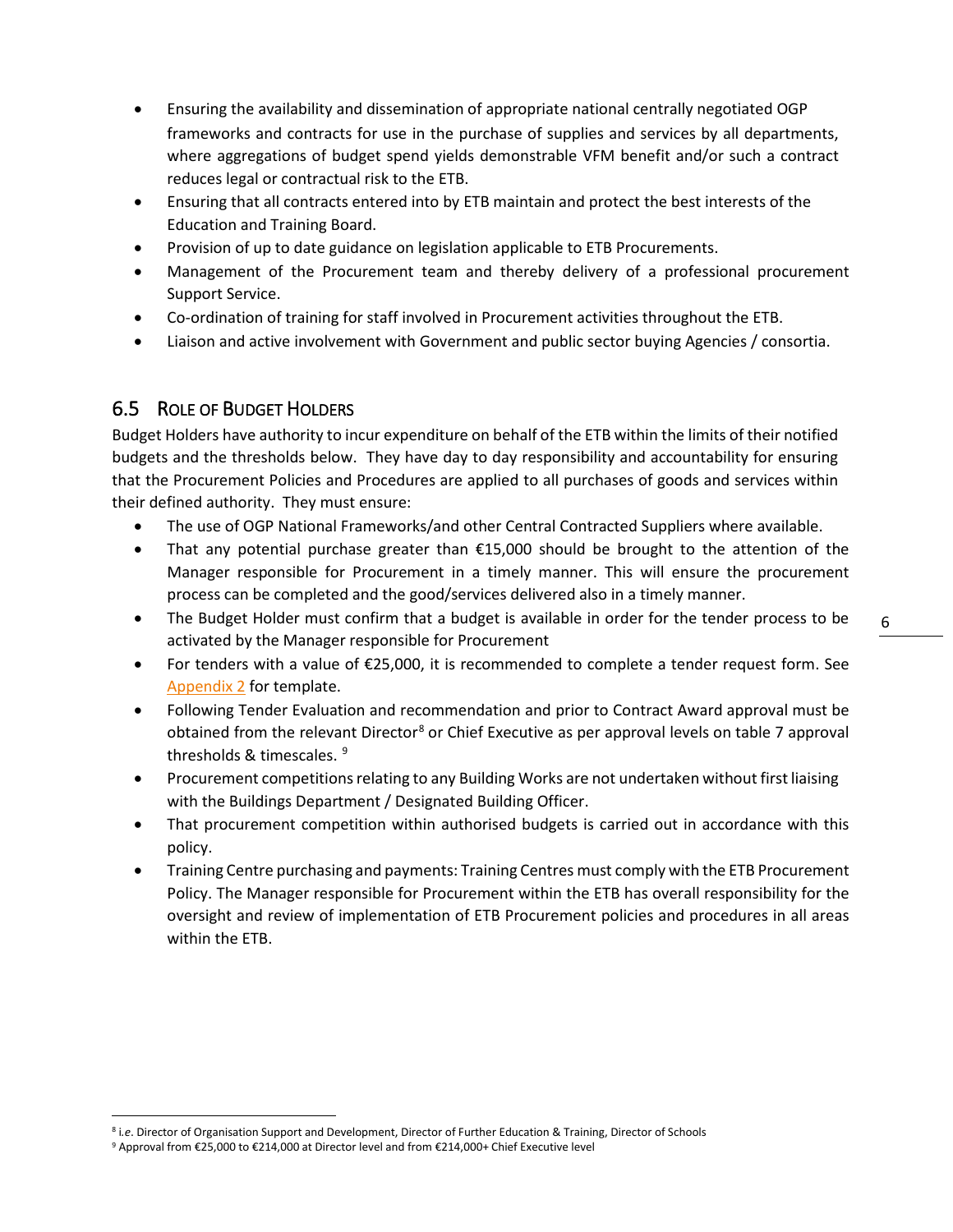# <span id="page-7-0"></span>7 THRESHOLDS & TIMESCALES

A competitive process is the best method of securing value for public money and the thresholds below are the minimum standards required. The current thresholds for quotations and tenders are as follows:

|                                       | Threshold <sup>11</sup>                      | Procedure <sup>12</sup>                                                                                                         | <b>Publish on</b><br><b>ETenders?</b>                                                          | <b>Publish on</b><br>OJEU <sup>13</sup> ? | <b>Procurement</b><br><b>Authority Level</b>                |  |
|---------------------------------------|----------------------------------------------|---------------------------------------------------------------------------------------------------------------------------------|------------------------------------------------------------------------------------------------|-------------------------------------------|-------------------------------------------------------------|--|
|                                       | €0 - €500                                    | Proceed with PO                                                                                                                 |                                                                                                |                                           |                                                             |  |
|                                       | €501-€5,000                                  | Seek one or more written<br>competitive quotation(s). $15$                                                                      | While publication not                                                                          |                                           | <b>Budget Holder</b>                                        |  |
| <b>SERVICES<sup>10</sup></b>          | €5,001-€15,000                               | Seek 3 written quotations by<br>specified closing date                                                                          | required, consider using E-<br>Tenders 'Quick Quote'                                           |                                           |                                                             |  |
| ŏ                                     | €15,001-€25,000                              | Seek 5 written quotations by<br>specified closing date. Follow<br>clear process e.g. specification,<br>evaluate, notify.        | function<br>For socialisation measures<br>see footnote <sup>14</sup>                           |                                           | <b>Budget Holder in</b><br>consultation with<br>Procurement |  |
| <b>SUPPLIES</b>                       | €25,000-<br>€125,000<br>€125,00-<br>€214,000 | Open Procedure (single stage<br>no prequalification)<br>Choice of Procedure (e.g.<br>open, restricted, competitive<br>dialogue) | ☑<br>☑                                                                                         |                                           | <b>Director Approval</b><br>required                        |  |
|                                       | €214,000+ <sup>16</sup>                      | <b>Choice of Procedure</b>                                                                                                      |                                                                                                | ☑                                         | <b>Chief Executive</b>                                      |  |
|                                       | > €750,000                                   | Title III Services <sup>17</sup>                                                                                                |                                                                                                | ☑                                         | Approval                                                    |  |
|                                       | €0 - €500<br>€501-€5,000<br>€5,001-€15,000   | As per supplies & services<br>(above)                                                                                           | While publication not<br>required, consider using E-<br>Tenders is considered best<br>practice |                                           | Capital Procurement<br>Manager with Director<br>approval    |  |
|                                       | €15,001-€50,000                              | Seek 5 written quotations by<br>specified closing date.                                                                         |                                                                                                |                                           |                                                             |  |
|                                       | €50,000-<br>€2,500,000                       | Open procedure                                                                                                                  | ☑                                                                                              |                                           | Director with CE                                            |  |
| <b>WORKS/CONCESSIONS<sup>18</sup></b> | €2,500,000-<br>€5,350,000                    | Large/ complex projects:<br><b>Restricted Procedure.</b><br>Smaller/ straight forward<br>projects: Open Procedure               | ☑                                                                                              |                                           | Approval                                                    |  |
|                                       | €5,350,000+                                  | <b>Restricted Procedure</b>                                                                                                     |                                                                                                | ☑                                         |                                                             |  |

<sup>&</sup>lt;sup>10</sup> Including ICT. Any new ICT- related expenditure or new ICT- related initiatives over €25,000 requires DPER approval as per **DPER Circular 02/16** Arrangements for Digital and ICT related Expenditure in the Civil and Public Service. ICT projects also require approval from DES via the dedicated emai[l DPER0216@etbi.ie](mailto:DPER0216@etbi.ie)

13 Vi[a eTenders](http://etenders.gov.ie/)

<span id="page-7-1"></span><sup>11</sup> All thresholds exclude VAT

<span id="page-7-2"></span> $12$  A business case may also be required for non-routine purchases above 25k, those that are not utilising a centralised framework and the procurement of capital equipment.

<span id="page-7-4"></span><span id="page-7-3"></span><sup>&</sup>lt;sup>14</sup> Socialisation: ETB schools and centres may take students with disabilities, such as students in an ASU, to shops to buy items as part of measures to assist in enhancing the social skills of those pupils. Similarly, in Youthreach students are taught basic cooking and life skills, as part of the curriculum 'learn how to shop' and 'how to prepare meals'. Notwithstanding that those shops may not have been procured by the ETB they would be deemed a preferred supplier under the following conditions: that the spend does not exceed the PO only threshold (€500) and it is an *accompanied, learnerfocused* activity (as opposed to the general supply of classroom materials which is subject to procurement rules). If cash transactions are part of the learning, the ETB's financial procedures for cash purchases should be applied.<br><sup>15</sup> Light touch services - the threshold applying to public contracts for social and other specific services listed in Annex XIV of Directive

<span id="page-7-5"></span><sup>(</sup>commonly referred to as "light-touch" services) is unchanged and remains at €750,000. Particularly relevant for services such as security, training and restaurant services. See here [f](http://eur-lex.europa.eu/legal-content/EN/TXT/HTML/?uri=CELEX:32014L0024&from=EN)or regime applied (page 178) and here for list of services/ CPV codes it applies to (Annex XIV).<br><sup>16</sup> EU Threshold as of January 2020. EU thresholds are updated every 2 years – current th

<span id="page-7-7"></span><span id="page-7-6"></span><sup>&</sup>lt;sup>17</sup> Light touch services - the threshold applying to public contracts for social and other specific services listed in Annex XIV of Directive 2014/24/EU (commonly referred to as "light-touch" services) is unchanged and remains at €750,000. Particularly relevant for services such as security, training and restaurant services. See here [f](http://eur-lex.europa.eu/legal-content/EN/TXT/HTML/?uri=CELEX:32014L0024&from=EN)or regime applied (page 178) and here for list of services/ CPV codes it applies to (Annex XIV).<br><sup>18</sup> Se[e here](http://www.education.ie/en/School-Design/Technical-Guidance-Documents/) for latest DES TGD Guidelines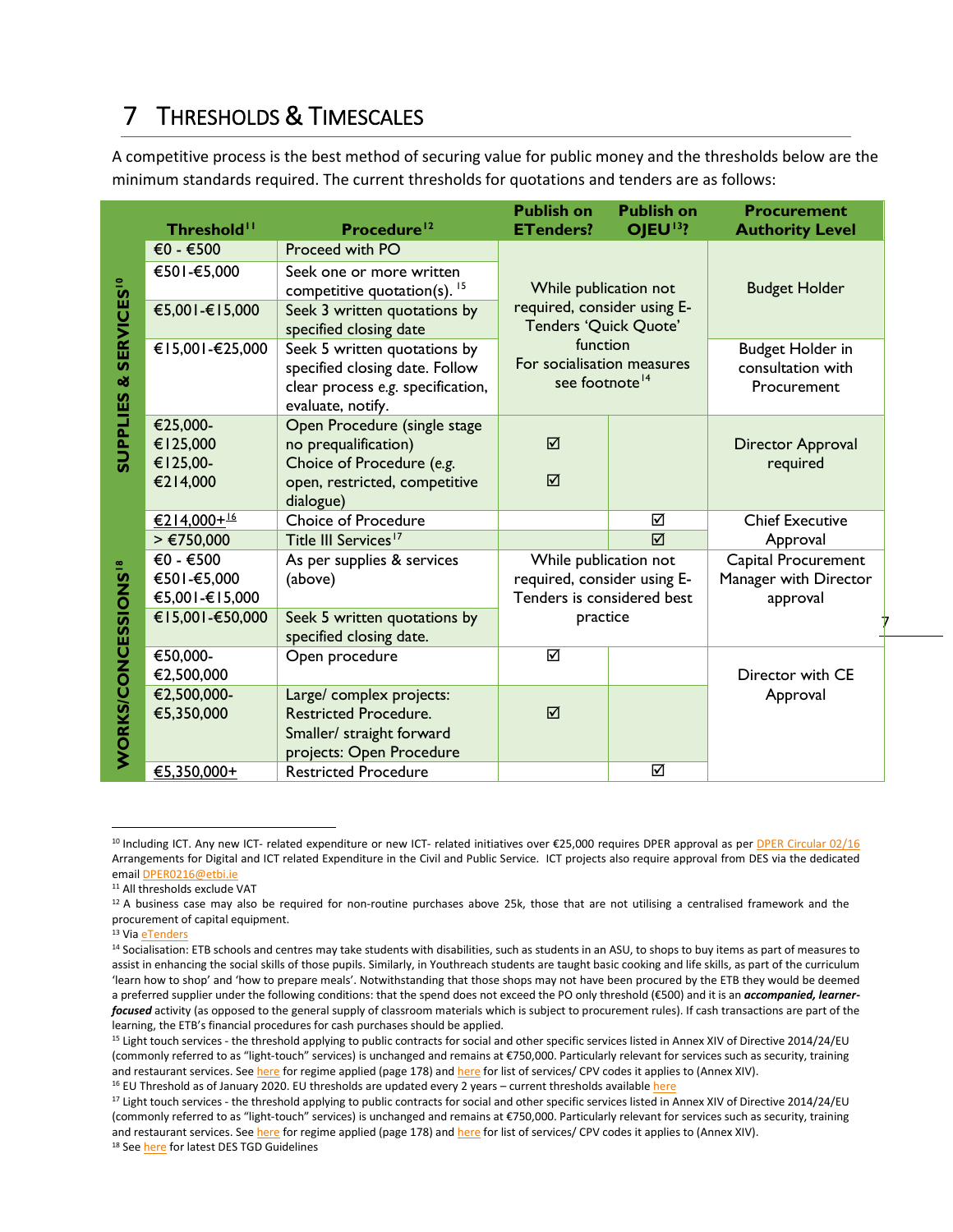### 7.1 GRANTS AND ETB PROCUREMENT

In light of the additional number of grants ETBs are securing from other Department bodies and outside agencies *i.e.* Department of Arts, Heritage, Regional, Rural and Gaeltacht Affairs/Department of Youth and Children, Dormant Accounts, SEUPB/PEACE it is prudent in order to adhere to procurement thresholds and competition requirements that you review, in addition to this policy, the grant conditions and guidance issued initially at application stage and also the grant approval correspondence from the relevant Department/Agency. In some instances, the procurement thresholds will be more onerous than the guide set out at Section 7 Guide to Thresholds (above). In other instances, the ETB will be acting as an intermediary for grant administration only to third party and adhering to this policy will be expected by the third parties at a minimum.

| Procedure <sup>20</sup>      | <b>Receipt of Expression</b><br>of Interest  | +Standstill<br><b>Receipt of</b><br><b>Tenders</b> |                         | +allow time<br>for     |
|------------------------------|----------------------------------------------|----------------------------------------------------|-------------------------|------------------------|
|                              | <b>NATIONAL (Non-OJEU tenders)</b>           |                                                    |                         |                        |
| National - Open              | N/A                                          | 21 days                                            | $\overline{\mathbf{z}}$ |                        |
| (recommended)                |                                              |                                                    |                         | Preparing<br>$\bullet$ |
| <b>National - Restricted</b> | 21 days                                      | 21 days                                            | $\overline{\mathbf{z}}$ | specification          |
| (recommended)                |                                              |                                                    |                         |                        |
|                              | <b>EUROPEAN (OJEU tenders)</b> <sup>21</sup> |                                                    |                         | • Evaluation           |
| Open $-$ e sending           | N/A                                          | 35 days                                            | 14                      | of tenders             |
| notices/docs available       |                                              |                                                    |                         |                        |
| Open $-$ e sending &         | N/A                                          | 30 days                                            | 14                      | • Contract             |
| receiving tenders            |                                              |                                                    |                         | finalisation           |
| Open - PIN                   | N/A                                          | 15 days                                            | 14                      |                        |
| Restricted $-$ e sending     | 30 days                                      | 30 days                                            | 14                      | • Supply &             |
| notices/docs available       |                                              |                                                    |                         | delivery               |
| Restricted $-$ e sending     | 30 days                                      | 25 days                                            | 14                      |                        |
| & receiving tenders          |                                              |                                                    |                         |                        |
| <b>Restricted - PIN</b>      | 15 days                                      | 10 days                                            | 14                      |                        |

### 7.2 TIMESCALES<sup>[19](#page-8-0)</sup>

#### 7.3 ESTIMATING CONTRACT VALUES "CONTRACT VALUE" - LIFE CYCLE COSTING

The "contract value" must first be determined in order to ascertain the correct "procurement process" to be followed. The real contract value can only be fully determined when the "Life Cycle Costing" (LCC) of the procurement is taken into consideration. LCC evaluates the total cost of ownership (for the working life of the item(s)) and not only includes purchase price, but also includes such costs as consumables, annual maintenance contracts, repairs/spares, warranty etc. The contract value for service contracts includes the full duration of the contract *i.e.* a three-year contract is the value over the three years.

- The estimated value of a contract is based on the total amount payable including any renewal options
- It is prudent to ensure that the estimated contract value is at least 10% less than the threshold
- The total value of subdivisions (*e.g.* Lots) must be taken into account

<span id="page-8-1"></span><span id="page-8-0"></span><sup>&</sup>lt;sup>19</sup> All expressed in Calendar days and relate to goods and services. For works related timescales go to **Section 9** 

 $20$  For details of timeframes that apply to below EU Threshold works-specific procurements go to [www.education.ie](http://www.education.ie/)

<span id="page-8-2"></span> $^{21}$  In exceptional circumstances – a shorter time limit of 15 days is allowed "where a state of urgency duly substantiated by the contracting authorities renders the minimum impracticable"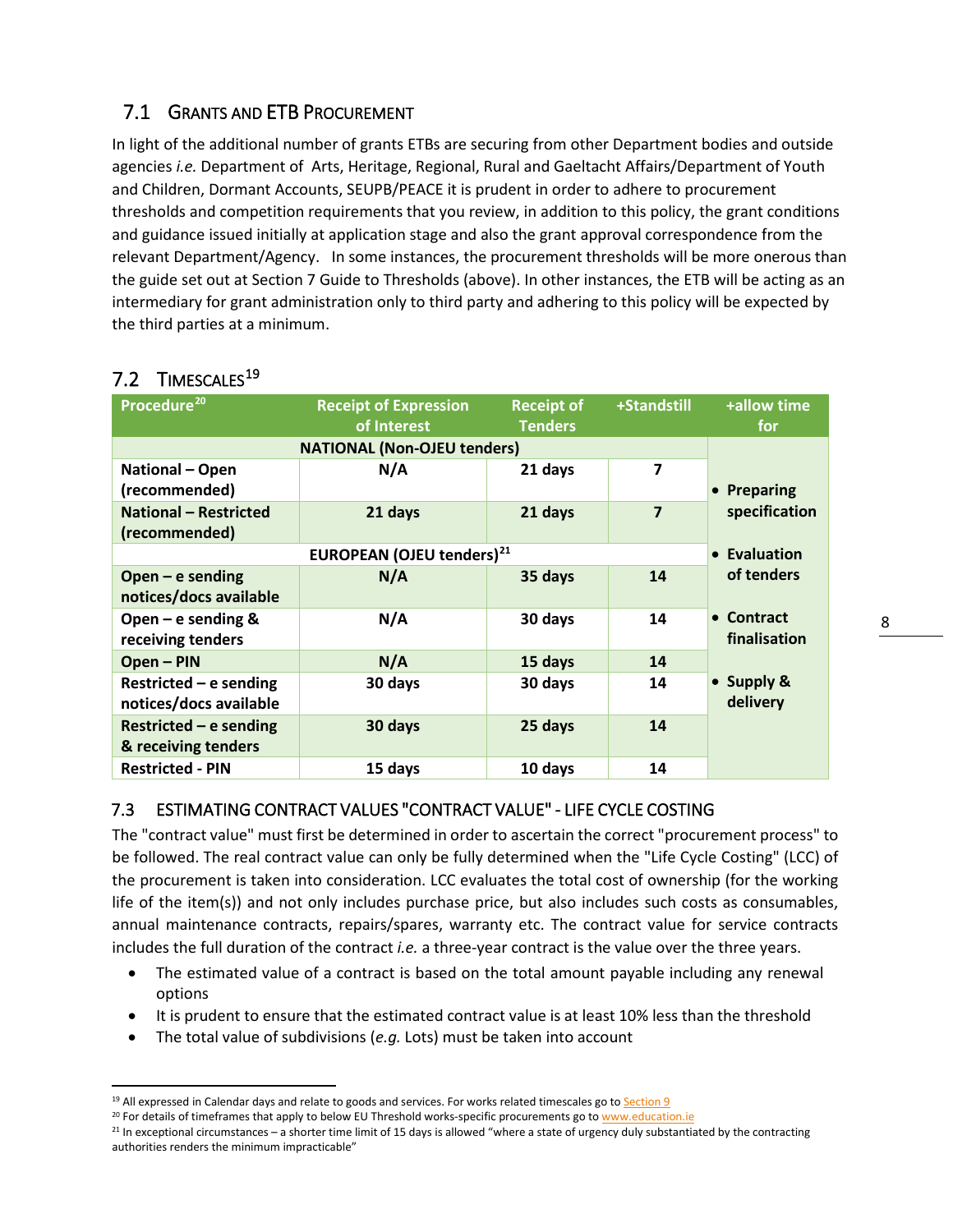#### 7.4 TREATMENT OF VAT

Tenderers should be invited to express tender prices exclusive of VAT. VAT law provides for equal treatment in the supply of goods and services. Therefore, no competitive advantage or disadvantage should arise from the correct application of VAT rules. DPER's [Public Procurement Guidelines for Goods](http://ogp.gov.ie/public-procurement-guidelines-for-goods-and-services/)  [and Services](http://ogp.gov.ie/public-procurement-guidelines-for-goods-and-services/) (2019) refers to below EU Thresholds in terms of "**exclusive ofVAT".** Department of Finance and DE Circulars refer to contract values being "**inclusive of VAT**" for works-related contracts below EU thresholds. Latest guidance from DE PBU is available from [this link.](http://www.education.ie/en/School-Design/Technical-Guidance-Documents/)

# <span id="page-9-0"></span>8 PROCEDURE GOODS/SUPPLIES AND SERVICES

### 8.1 VALUE OF CONTRACT BETWEEN €501- €5,000 (EXCL. VAT)

- One or more competitive quotation(s) must be sought.
- These should be approved by the Budget Holder and retained in the school/centre for internal checking and audit purposes.

### 8.2 VALUE OF CONTRACT BETWEEN  $\epsilon$ 5,001- $\epsilon$ 15,000 (EXCL. VAT)

- Minimum of three quotations should be sought from suitably qualified suppliers/providers.
- Brief specifications should be prepared and issued to the suppliers/providers.
- Closing date and time for return of quotes should be specified.
- Evaluation on lowest price meeting the specification unless MEAT was specified in the Request for Quote (RFQ).
- An RFQ evaluation form should be completed and approved by the Budget Holder before [iss](#page-9-1)uing notification of award of contract to suppliers and a Purchase Order being issued.<br><sup>[22](#page-9-1)</sup>

### 8.3 VALUE OF CONTRACT BETWEEN  $£15,001 - £25,000$  (EXCL. VAT)

- Minimum of five quotations should be sought from suitably qualified suppliers/providers.
- Specifications for the goods/supplies/works should be prepared and issued to the suppliers/providers.
- Closing date and time for return of Request for Tender (RFT) should be specified.
- Evaluation on Lowest price meeting the specification unless MEAT was specified in the Request for Tender.
- An RFQ Evaluation Form should be completed by the Budget Holder in consultation with Procurement before issuing notification of award of contract to suppliers and a Purchase Order being issued.<sup>[23](#page-9-2)</sup>

### 8.4 VALUE OF CONTRACT BETWEEN  $\epsilon$ 25,000 -  $\epsilon$ 214,000 (EXCL. VAT)

• All Request for Tenders for over €25,000 must be advertised on the government procurement website [www.etenders.gov.ie](http://www.etenders.gov.ie/) All such competitions should be conducted in consultation with by the Manager responsible for Procurement.

### 8.5 VALUE OF CONTRACT OVER €214,000 (EXC. VAT)

The EU directives applies to Contracts for Supplies and Services over  $\epsilon$ 214,000. All such competitions must be advertised on the **[ETenders](http://www.etenders.gov.ie/)** website and th[e OJEU Journal website.](http://simap.ted.europa.eu/)

.

<span id="page-9-1"></span><sup>&</sup>lt;sup>22</sup> Sample RFQ evaluation is included in Appendix  $1A$ 

<span id="page-9-2"></span><sup>&</sup>lt;sup>23</sup> Sample RFQ evaluation is included in Appendix  $1A$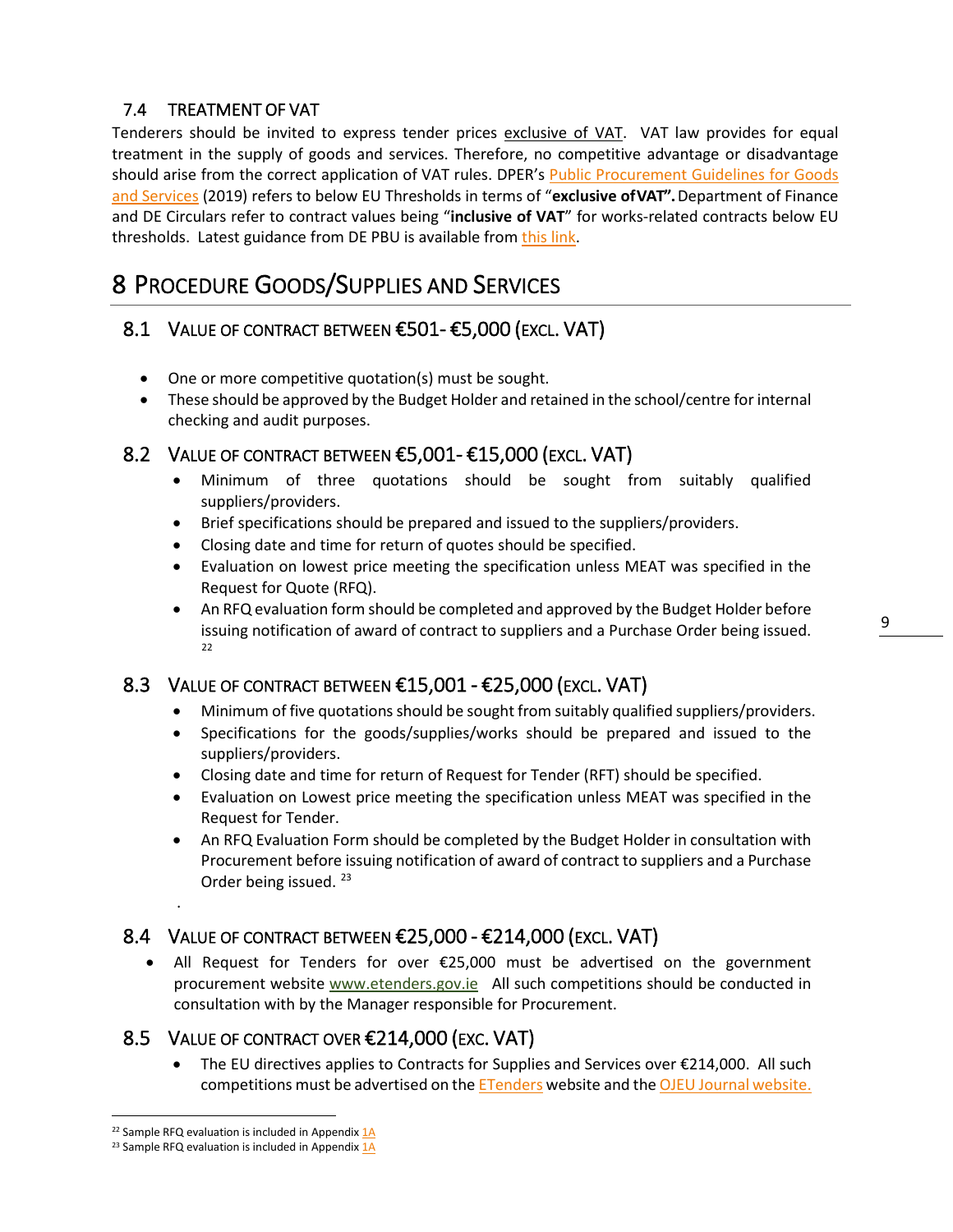All such competitions will be conducted by the Manager responsible for Procurement.

# <span id="page-10-0"></span>9 WORKS (BUILDING AND RELATED SERVICES)

<span id="page-10-1"></span>Building Works can be defined as construction works wherein a material or structural element of the property is going to be repaired, replaced, upgrades or altered.  $24$ . Building Works should not be undertaken by Schools/Centres without first consulting with the Capital/ Buildings Department in your ETB, as building works must comply with all statutory requirements including:

- a) Planning and Development Act 2000 and Planning and Development Regulations,
- a) Building Control Act 2007 and Building Control (Amendment) Regulations 2013
- b) Safety, Health and Welfare at Work Act 2005 and Safety Health and Welfare at Work (Construction) Regulations 2013 e.g. a Project Supervisor Design Process (PSDP) and Project Supervisor Construction Stage (PSCS) may need to be appointed.
- c) Building Regulations (A to L) incl. Fire Safety Certificate (B) and Disability Access Certificate (M)
- d) Code of Practice for the Management of Fire Safety in places of Assembly 2009
- e) Department of Education and Skills Technical Guidance Documents (TGDs) and Irish Standards
- f) Building Bulleting 100 (BB 100)

The [Capital Works Management Framework](https://constructionprocurement.gov.ie/capital-works-management-framework/) (CWMF) is a structure that has been developed to deliver the Government's objectives in relation to public sector construction procurement reform. It consists of a suite of best practice guidelines, standard contracts and templates documents that form the four pillars that support the Framework.

However, as the Department of Education and Skills are the main funding body for building works to ETB schools, the DE have taken the CWMF documents and tailored them to suit school building (Works) projects. The following two guidance documents should be adhered to in terms of Procurement of Contractors to undertake minor works in schools where financed by the DE:

- 1. TGD007 Design Team [Procedures for Small Works](https://www.education.ie/en/School-Design/Technical-Guidance-Documents/Current-Technical-Guidance/pbu_tgd_007_6th_edition_2018.pdf)
- 2. Design Team Procedures  $-20124$ <sup>th</sup> edition [Procurement of Contractors](https://www.education.ie/en/School-Design/Procedures-and-Cost-Plans/)

It should be noted that within the link DTP 2012 above, there is an extensive suite of guidance documents that directs the Design Team and ETB through each stage of the Project. Construction Procurement and Reform (CWMF) and the DE are continually updating their circulars and guidance documents, therefore you must refer t[o construction procurement circulars](https://constructionprocurement.gov.ie/circulars/) and the latest Department of Education Technical [Guidance](https://www.education.ie/en/School-Design/Technical-Guidance-Documents/) prior to issuing documentation.

Under the CWMF and DE procedures there are four Project Types

- **Type 1**  up to €1m Small Works Contract PWCF 06
- **Type 2(A)** From €1m to €2.5m Minor Works Contract PWCF 05, use open procedure for appointment of the Design Team.
- **Type 2(B)**  from €2.5m to €7.5m Minor Works Contract PWCF 05, refer to DE prequalified Framework of DT Consultants for appointment of Design Team
- **Type 3**  From €7.5m upwards Major Capital Project PWCF 03

<span id="page-10-2"></span><sup>&</sup>lt;sup>24</sup> Public works contracts are contracts having as their object either the execution of works or the design and execution of works wherein a material or structural element of the property would be altered. Works are defined by reference to Schedule 1 of th[e Procurement Regulations](http://etenders.gov.ie/Media/Default/SiteContent/LegislationGuides/european_union_award_of_public_authority_contracts_regulations_082016.pdf) and to the Common Procurement Vocabulary (CPV) Division 45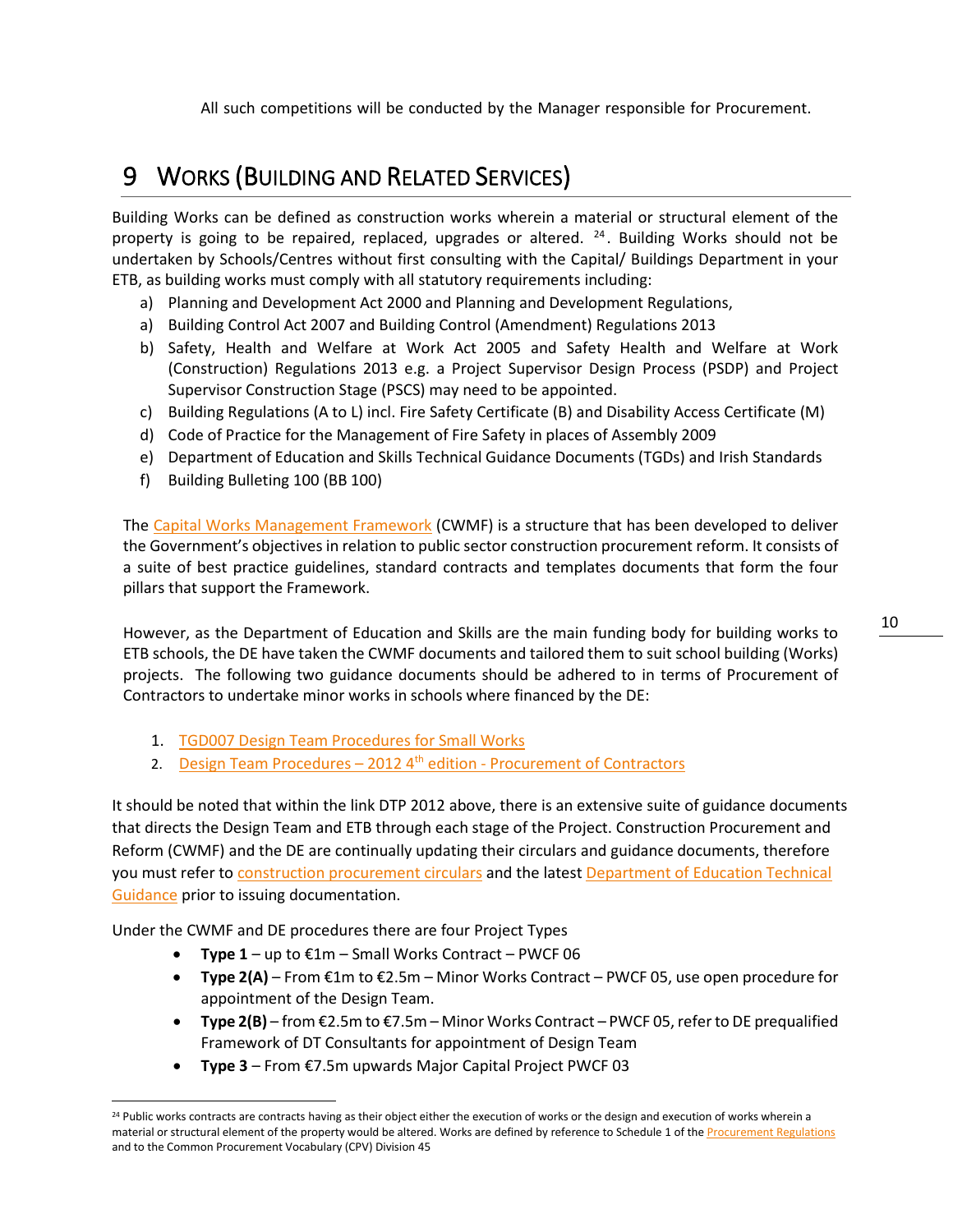For further details refer to [Appendix 9.](#page-25-0)

All other capital funded works outside of the DE primary and post primary projects *i.e* Department of Youth & Affairs, SOLAS should be brought to the attention of the Capital Management Department/Buildings Officer within your ETB for direction.

Works-related Timescales:

| <b>Works Type</b>                           | <b>Receipt of Tenders</b> |
|---------------------------------------------|---------------------------|
| Small Works Consultants <€50k               | 10 working days           |
| Small Works consultants €50k to €214k       | 15 working days (min)     |
| Consultants > €214k                         | As per EU Directive       |
| Works Contractors <€50k                     | No prescribed minimum     |
| Works Contractors €50k to €1M (small works) | 15 working days (min)     |
| €1M to €5,350,000                           | 20 working days (min)     |
| $> \text{\textsterling}5,350,000$           | As per EU directive       |

### 10 TIED OR SOLE SOURCE

It is ETB Policy not to engage in Tied or Sole Source supplier relationships as this would cause the ETB to be in breach of EU and Irish regulations. For exceptional circumstances please refer t[o Appendix 10](#page-29-1) for further guidance.

# <span id="page-11-0"></span>11 SPECIFICATIONS

In advance of seeking RFQ/RFT it is important that a clear and comprehensive list of requirements is compiled, agreed and set. It is advised that the actual requirement is neither over nor under specified. Vigilance is required to ensure that the wording used is not unnecessarily restrictive in the sense that it could or would be construed to have been drafted in such a way as to limit the number of potential suppliers.

Depending on the requirement the specification could be brief short statement but for more complex or costly requirements it should be a detailed specification. Preliminary consultation with potential suppliers may also be helpful in developing a specification and is permitted once it is sufficiently broad, DE not create advantages for certain suppliers and is documented and kept separate from the tendering and award phase.<sup>[25](#page-11-1)</sup> The use of trade or brand names is not allowed without allowing for an 'equivalent'. Instead generic descriptions should be used, and if appropriate the EU Standard(s) should be quoted.

Some additional information on Specifications is included a[t Appendix 2.](#page-18-0) The Department of Finance has published guidelines on the use of generic technical specifications, with reference to the ICT (Information & Communications Technology) Sector. See information a[t this link](http://www.etenders.gov.ie/general-procurement-guidance-2) for more information.

<span id="page-11-1"></span><sup>&</sup>lt;sup>25</sup> For additional guidelines on market engagement see page 30 of DPE[R Public Procurement Guidelines for Goods and Services](http://ogp.gov.ie/public-procurement-guidelines-for-goods-and-services/)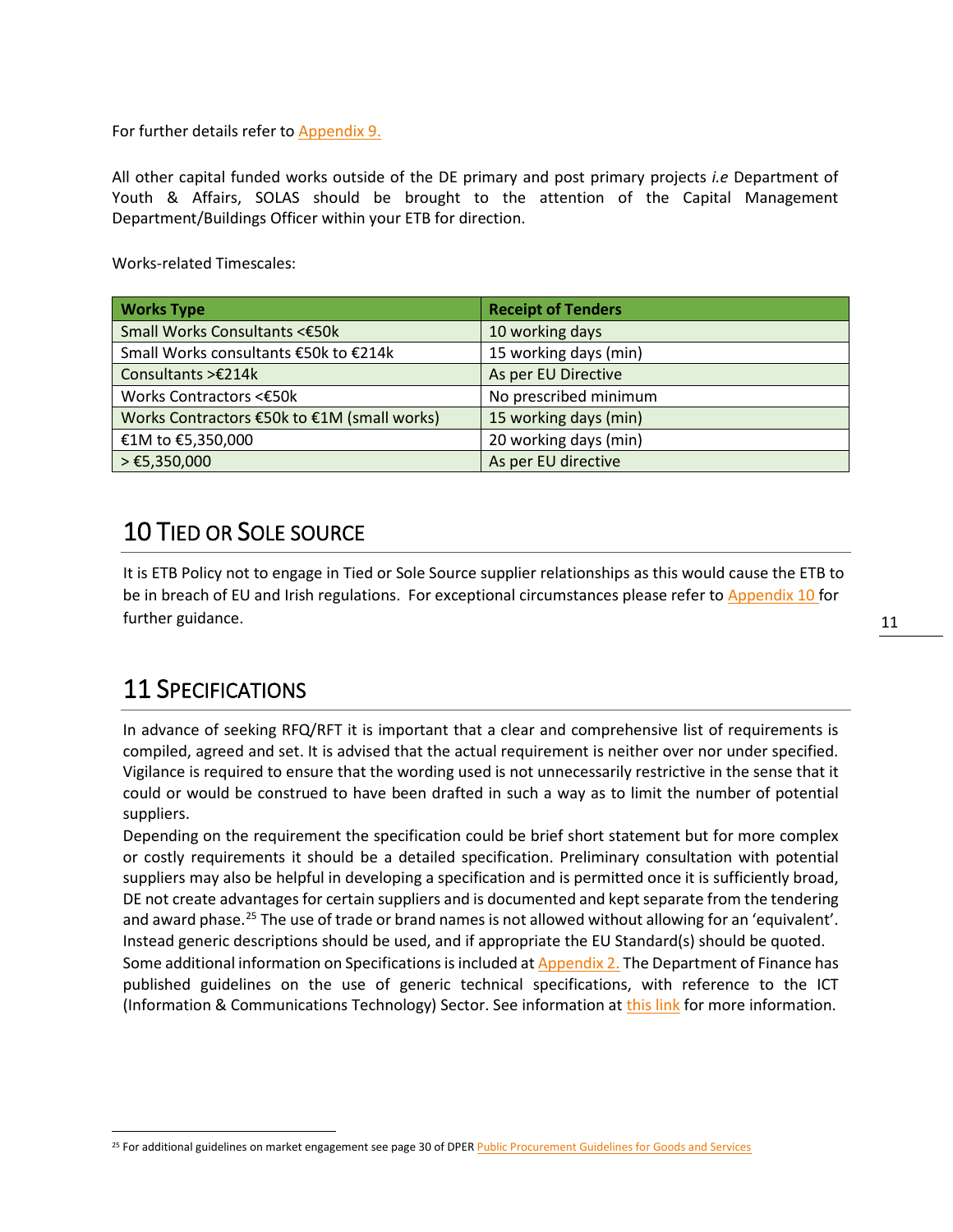# <span id="page-12-0"></span>12 NATIONAL/ SECTORAL FRAMEWORKS & CONTRACTS

It is Government policy to use centralised contracts and this is reiterated in the Code of Practice for the Governance of Education and Training Board [Circular Letter 0002/2019](https://www.education.ie/en/Circulars-and-Forms/Active-Circulars/cl0002_2019.pdf) [26](#page-12-3) Where a National or Sectoral Contract or Framework exists for the supply of goods and services or works the contract will already have been subject to the necessary level of competition and should be used, once suitable to ETB requirements. In the case of a Single Party Framework, it is not necessary to obtain further competitive quotations and orders may be placed directly with the supplier. In the case of Multi Party Supplier Frameworks it will be necessary to conduct a 'mini-competition'. Guidance is available on the [OGP](http://ogp.gov.ie/)  [website](http://ogp.gov.ie/) and / or from the Manager responsible for Procurement. Where a central procurement framework or contract is not used, a value for money justification, approved in advance by the Director of OSD, should be kept on file for audit purposes.

# <span id="page-12-1"></span>13 SELECTION/PRE-QUALIFICATION CRITERIA

Selection Criteria test financial, economic, and technical capacity of tenderers. They ensure a robust assessment of firms. The Selection criteria must be set in accordance with the type/risks of the contract being awarded. The criteria must also contain rules/minimum levels.

The European Single Procurement Document should be used as a self-declaration approach to compliance with Article 57 of the Directive. Evidence of compliance must be sought prior to the award of contract for all above -EU threshold procurements.

# <span id="page-12-2"></span>14 AWARD CRITERIA

It is ETB policy and best practice that Award should be on the basis of Most Economically Advantageous Tender (MEAT) unless there is a justification for choosing lowest price or the funding body sets out the criteria that must be used. Criteria other than price may be evaluated and could include:

| Delivery time                                     | Aesthetic and functional characteristics    |  |  |
|---------------------------------------------------|---------------------------------------------|--|--|
| Quality of supply / service                       | Technical merit                             |  |  |
| Fit for purpose / compliance with requirements    | After-sales service / support and technical |  |  |
| specification                                     | assistance                                  |  |  |
| Maintenance / Support Costs                       | Environmental/social guidance               |  |  |
| Upgrade path / compatibility with existing system |                                             |  |  |

When a contract is being awarded on the Most Economically Advantageous basis, the invitation to quote/tender must state all the criteria being applied in the award process, giving the relevant weightings for each criterion. A minimum of three relevant criteria should be selected.

<span id="page-12-3"></span>The evaluation process must be carried out by at least two people and be approved by the authorised budget holder. The evaluation process must be demonstrably objective and transparent and based solely on the specified criteria notified to suppliers in the invitation to tender documentation. An evaluation/scoring sheet should be prepared to support the evaluation process. Examples are included in the ETB Suite of tender templates  $(Appendix 5)$ . The marks awarded for price should be calculated as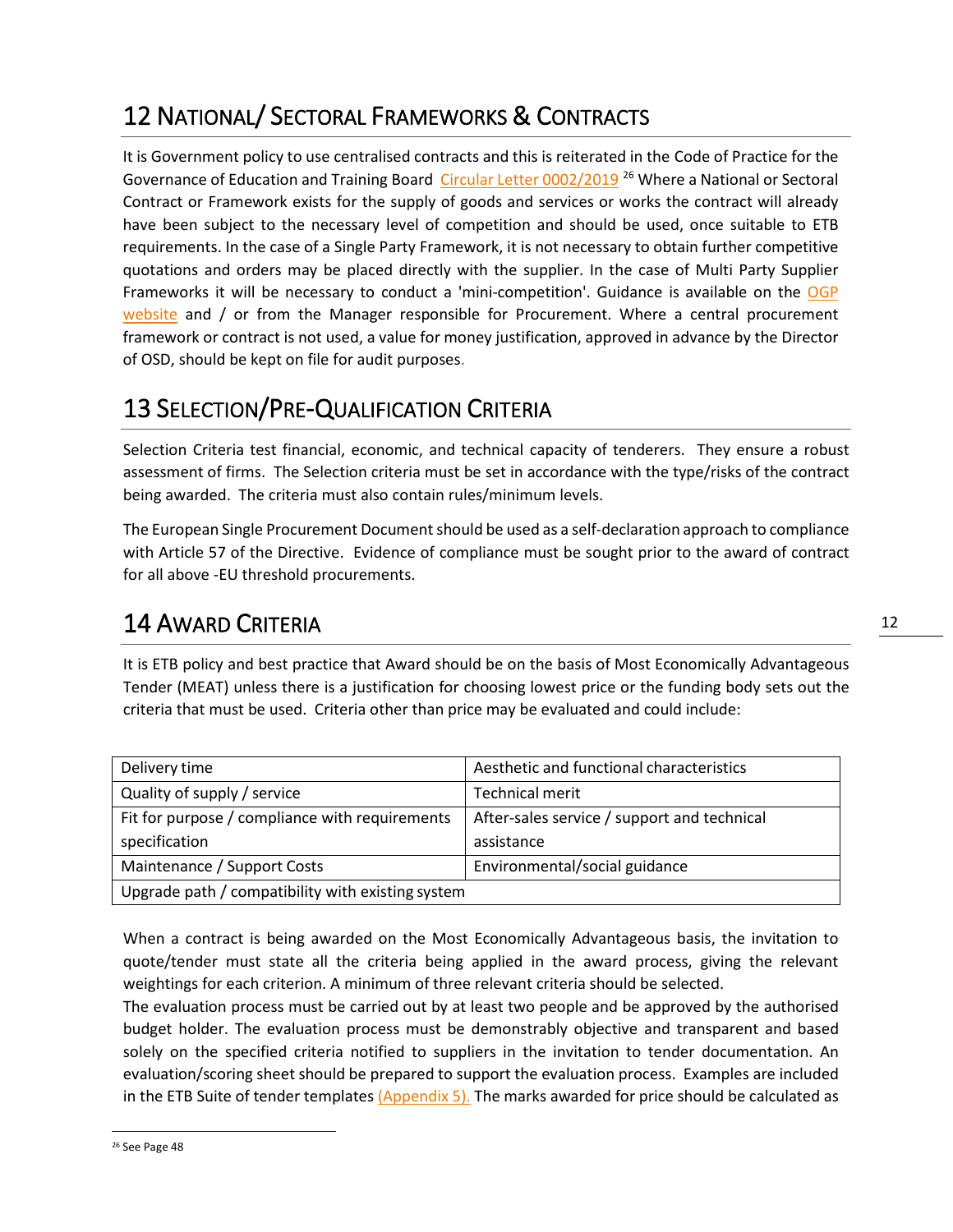follows:

#### **Total marks allowed X Lowest Price tendered**

#### **\_\_\_\_\_\_\_\_\_\_\_\_\_\_\_\_\_\_\_\_\_\_\_\_\_\_\_\_\_\_\_\_\_\_\_\_\_ X 100 X % of Criteria**

**Price Tendered by Company Being Evaluated**

All suppliers whether successful/unsuccessful must be notified in writing of the outcome of the competition to include the mark awarded for each criterion if MEAT was used. [27](#page-13-2) These are referred to as *Notification of Award Letters* and include the *Letter of Intent* and *Letter of Regret* (see [Appendix 5 and 6\)](#page-21-0).

# <span id="page-13-0"></span>15 RECEIPT AND OPENING OF RFQS/RFTS

**The Procurement regulations effective from April 2016 required that electronic means of information and communication should become the standard means of exchange by October 2018 [28](#page-13-3) including transmission of notices, electronic availability of the documents and fully electronic communication at all stages.**

- All RFQs/RFTs over €15,000 should be opened as soon as possible after the closing date by three people to include one member of the ETB Board, one member of the Management Team and a staff member. A formal Tender Opening Report should be completed<sup>[29](#page-13-4)</sup>. Each member of the Tender Opening Team should complete a Conflict of Interest and confidentiality Form.<sup>[30](#page-13-5)</sup>
- All ETBs must accept RFTs to be returned electronically via the e-tenders tender box facility and adhere to electronic receipting protocols. RFQs must be accepted via a dedicated administrative email address, where more than one person has access.
- Ensure that a clear and formal independently vouched report of the tenders received is produced.

# <span id="page-13-1"></span>16 EVALUATION

The evaluation process is a set of formal defined steps to be followed by an evaluation team – to conduct an objective assessment of the responses received in response to a Request for Tender. The objective of an evaluation process is twofold:

- To select the most appropriate proposal to meet the ETB's stated requirements
- To provide an audit trail and set of supporting documentation that will support the evaluation process and final decision

The purpose is:

- To eliminate subjectivity as much as possible from the evaluation process
- To provide transparency in the evaluation process
- To ensure that all proposals are evaluated in the same fair manner

<span id="page-13-2"></span><sup>&</sup>lt;sup>27</sup> This applies to requests for tenders as opposed to requests for quotations

<span id="page-13-3"></span><sup>&</sup>lt;sup>28</sup> The limited exceptions are listed on p.68 section 200 of the [guidelines](https://ogp.gov.ie/public-procurement-guidelines-for-goods-and-services/).

<span id="page-13-4"></span><sup>&</sup>lt;sup>29</sup> A template is included in the suite of ETB documents referenced at [Appendix](#page-21-0) 5.

<span id="page-13-5"></span><sup>30</sup> A template is included in the suite of ETB documents referenced at [Appendix](#page-21-0) 5.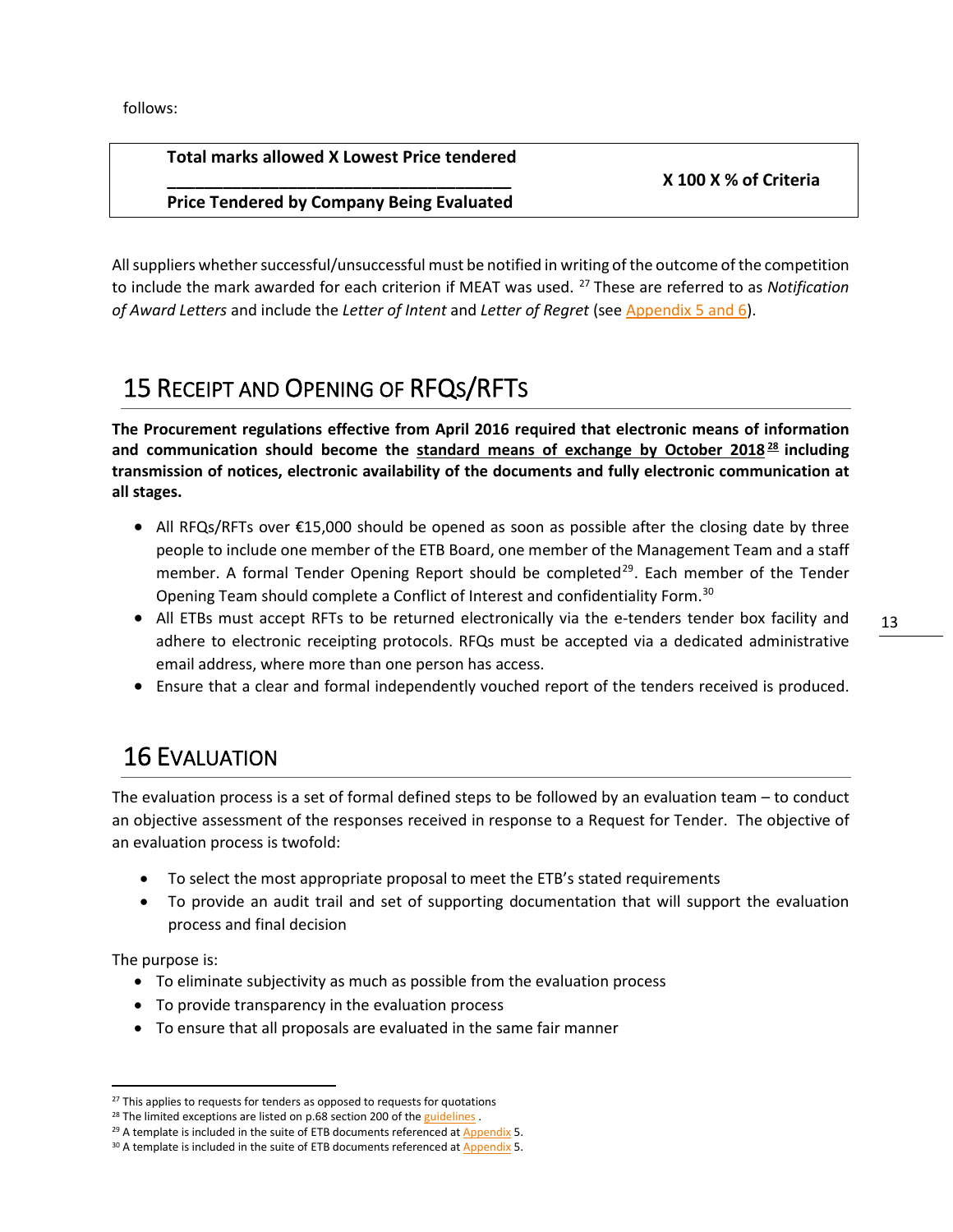• To mitigate risk including that of a legal challenge

The steps involved in an evaluation process:

- In drafting the tender document, select award criteria *i.e.* the factors by which you will determine the suitability of one proposal over another
- Establish an evaluation team and de-brief them on their roles within the team. Each member of the evaluation team should complete a Declaration of Confidentiality and Conflict of Interest form (see [appendix 5\)](#page-21-0)
- Upon opening of the tenders after the deadline has closed, first check each tender received for compliance – has it been received before the deadline for receipt of proposals and DE it satisfy the qualification pass/fail criteria in every respect. Once this has been completed, compile a list of tenderers who have not passed the qualification stage. These need to be informed that their proposal has been deemed to be non-compliant and outline the reasons why.
- Thereafter, the team continue with the evaluation process and score the remainder of the proposals against the pre-prepared and published award criteria.
- Upon agreement and completion of this stage, the results issue, in writing, to all simultaneously. Their result should provide details of how they scored against each award criterion, giving them details of the scoring and specific reasons why they were successful and unsuccessful.
- For contracts with an overall value of €214,000 or greater, the standstill period days needs to be enforced, in order to allow any unsuccessful company, the opportunity to appeal the result. Only after the standstill period has expired without challenge, can a contract be signed with the preferred bidder.
- It is good practice to include a standstill period in below EU Threshold procurements (€25K-€214K). The [ETB Suite of templates](#page-21-0) recommends 7 calendar days.

# <span id="page-14-0"></span>17 LEASING

All leasing requires Board and DE approval in advance of any lease agreement being entered into. Finance leasing is strictly prohibited. Operational leasing is commonly used to acquire equipment on a relatively short-term basis. Prior consultation with the Manager responsible for Procurement/ Finance Manager is required. Refer to [Circular Letter 0002/2019](https://www.education.ie/en/Circulars-and-Forms/Active-Circulars/cl0002_2019.pdf) Code of Practice for the Governance of Education and Training Board (pages 49-50) for information on Property Acquisition, Disposal of Surplus Property, Disposal of State Assets and access to Assets by Third Parties as well as Acquisition of Land, Buildings or other Material Assets. You should also refer to [Circular 0003/2019](https://www.education.ie/en/Circulars-and-Forms/Active-Circulars/cl0003_2019.pdf) Good Practice Guidelines and requirements in relation to Contracts for the Provision of Goods and/or Services.

### <span id="page-14-1"></span>18 MANAGEMENT OF CONTRACT

It is the policy of the ETB to have a pro-active contract management process. Proper management of a contract especially for a high or medium value purchase will ensure your goods or services are supplied as requested, on time – every time, and help you monitor the overall performance of a supplier by:

- Keeping copies of all related documents and correspondence, filed together in a systematic way.
- Building a good relationship with the supplier<sup>[31](#page-14-2)</sup>; keeping lines of communication open through supplier business reviews (SBR's).

<span id="page-14-2"></span><sup>31</sup> As signatories to the Payment Code, ETBs pledge to pay suppliers within the terms agreed at the outset of a contract, or 30 days, in accordance with legislation. Refer to ETB Prompt Payment Policy.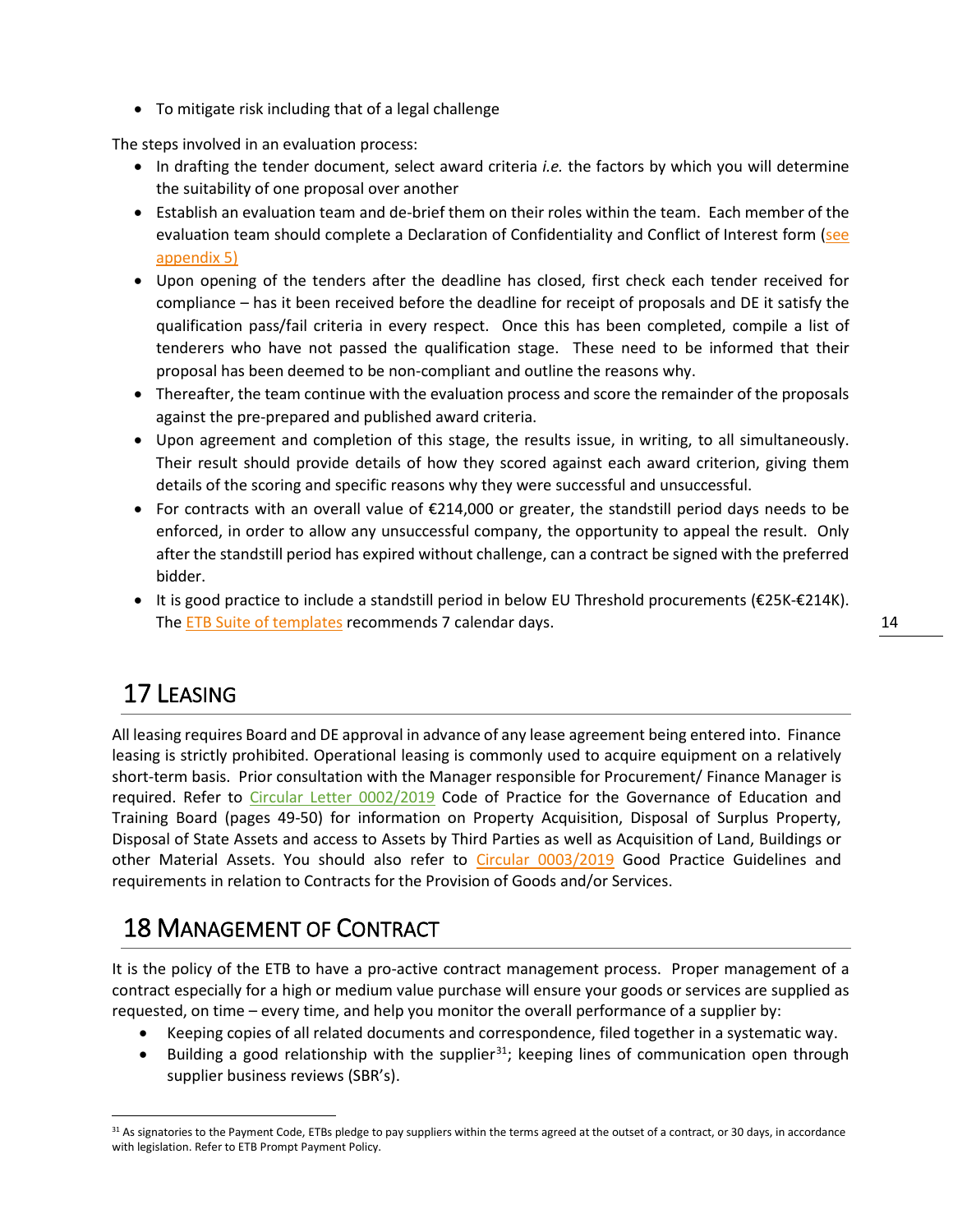- Leaning on the supplier's expertise to build value-added measures into the relationship, while being particularly careful not to go beyond the scope of what is tendered for; resulting in having to pay more for services which were not tendered for in the first instance.
- Ensuring risks are identified and escalation procedures are in place for problems to be resolved, in a timely manner.
- Using supplier report cards / keeping a record of performance that can be reviewed with supplier when needed.
- Having a contingency plan should you be required to cancel the contract, or it is terminated early. Including a "runner up clause" in your procurement documentation may be helpful in this regard.
- Reviewing the contract's end-terms in advance to decide on the future for sourcing the goods or services in question.

In order to achieve the above, it is recommended to issue an SLA for all service contracts above €25K. See Appendix 5 [Below Threshold Tender Templates](#page-21-0) for template SLA

# <span id="page-15-0"></span>19 ETHICS

All ETB employees involved in any way in the Procurement process shall act ethically and in particular should have regard to:

- i. Conflicts of Interest it is the policy of this ETB to request that all evaluation team members, in advance of any evaluation process, document the consideration and declaration of possible conflicts of interest. [32](#page-15-2)
- ii. Confidentiality Staff involved in the procurement process must also commit to maintaining the confidentiality of information<sup>[33](#page-15-3)</sup>
- iii. Hospitality
- iv. Inducements ETB Employees must not accept inducements in any form from suppliers of goods and services. Inducements include special offers where the inference is that free items may be made available on a personal as opposed to business use basis.

All ETB staff must adhere to *'Ethics in Public Procurement'* Policy [\(see Appendix 8.\)](#page-23-0)

# <span id="page-15-1"></span>20 RECORD KEEPING

- It is a legal requirement to hold files for seven years  $34$
- EU funded programmes may require files be held for up to 22 years
- It is recommended to retain all procurement files and copies of winning tenders for a period of seven years after the award of contract.
- Soft copies of documents may be maintained but only where the organisation has a clearly defined policy on documentation retention<sup>[35](#page-15-5)</sup>

All employees involved in Procurement on behalf of the ETB must comply with the requirements of all relevant and applicable legislation. This includes, but is not limited to, general duties imposed on the ETB as a public authority.

Specific legislation impacting ETB Procurement procedures includes (but is not limited to):

- Sale of Goods and Services Act 1980
- Protection of Employees on Transfer of Undertakings (TUPE) Regulations 2003
- Protection of the Environment Act 2003

<span id="page-15-2"></span> $32$  A template is included in the suite of ETB documents referenced at [Appendix 5.](#page-21-0)

<span id="page-15-3"></span><sup>&</sup>lt;sup>33</sup> A template is included in the suite of ETB documents referenced a[t Appendix 5.](#page-21-0)

<span id="page-15-4"></span><sup>&</sup>lt;sup>34</sup> Statute of Limitations (Amendment) Act 2000 (as amended)

<span id="page-15-5"></span><sup>&</sup>lt;sup>35</sup> Refer to ETB's Record retention Policy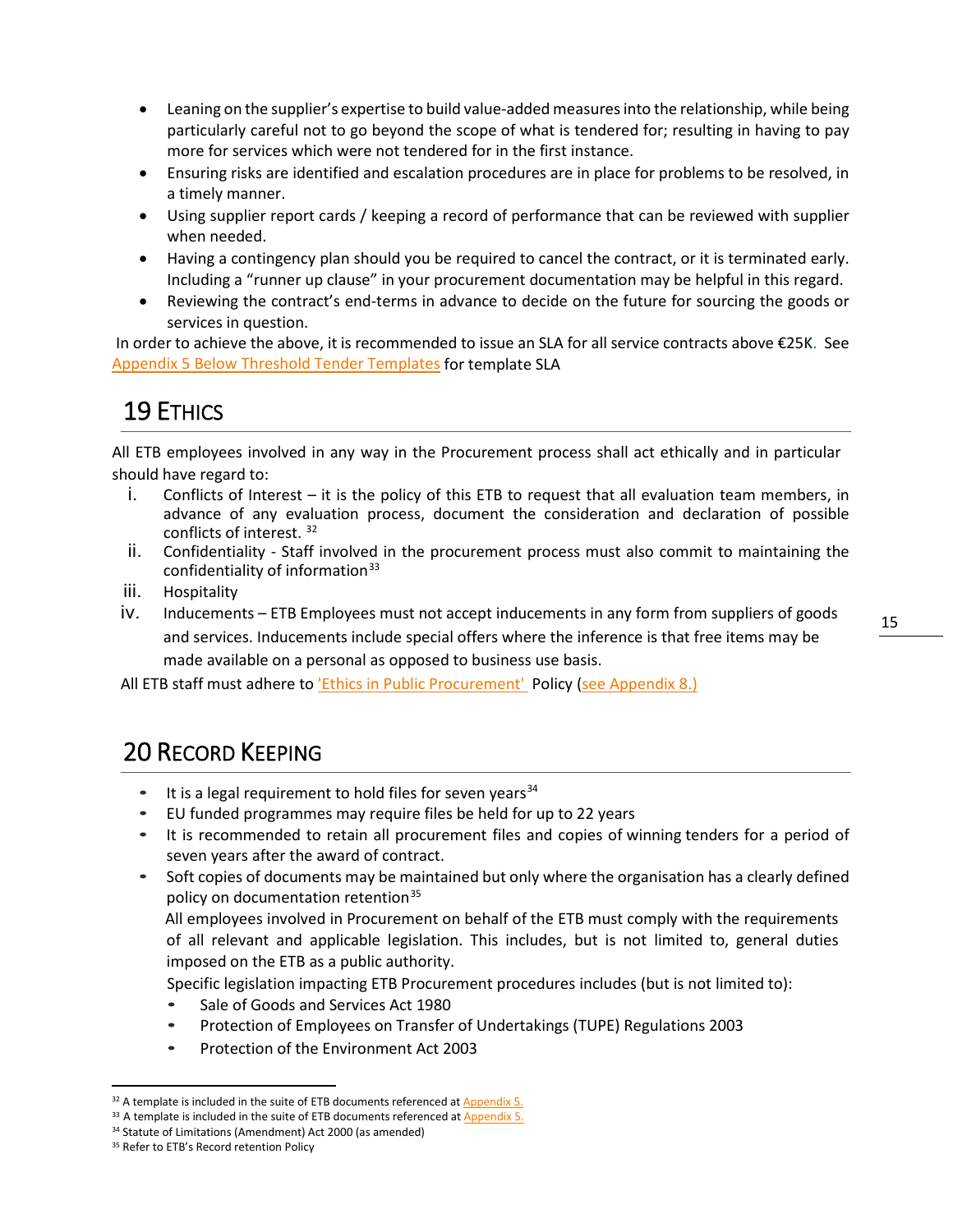- Safety, Health & Welfare at Work Act 2005
- Late Payments in Commercial Transactions Regulations
- Waste, Electrical and Electronic Equipment (WEEE) Regulations 2014
- Freedom of Information Act 2014
- Directive 2014/24/EU on Public Procurement
- [Data Protection Act 1988 Act,](http://www.irishstatutebook.ie/eli/1988/act/25/enacted/en/html) as amended by th[e Data Protection \(Amendment\) Act 2003](http://www.irishstatutebook.ie/eli/2003/act/6/enacted/en/html) and [Data Protection Act 2018.](http://www.irishstatutebook.ie/eli/2018/act/7/enacted/en/html)

### <span id="page-16-0"></span>21 TENDER DOCUMENTATION

For goods and services, it is the policy of the ETB to utilise the **OGP template documentation** for above EU threshold procurement and the sectorally agreed **suite of ETB tender documents** for below EU threshold (national) procurement. [See Appendix 5](#page-21-0) & 6 [36](#page-16-2)

### <span id="page-16-1"></span>22 IMPLEMENTATION AND REVIEW

This policy will be re-viewed triennially by the Senior Management Team in line with best practice, or in light of changes in legislation and guidance from sources such as OGP, Internal Audit, C&AG, the Department of Education and Skills and the Department of Public Expenditure & Reform. The date of implementation is 08<sup>th</sup> March 2021, which is the date of adoption by CMETB.

<span id="page-16-2"></span><sup>36</sup> For tender documentation relating to Building works go t[o https://www.education.ie/en/School-Design/](https://www.education.ie/en/School-Design/)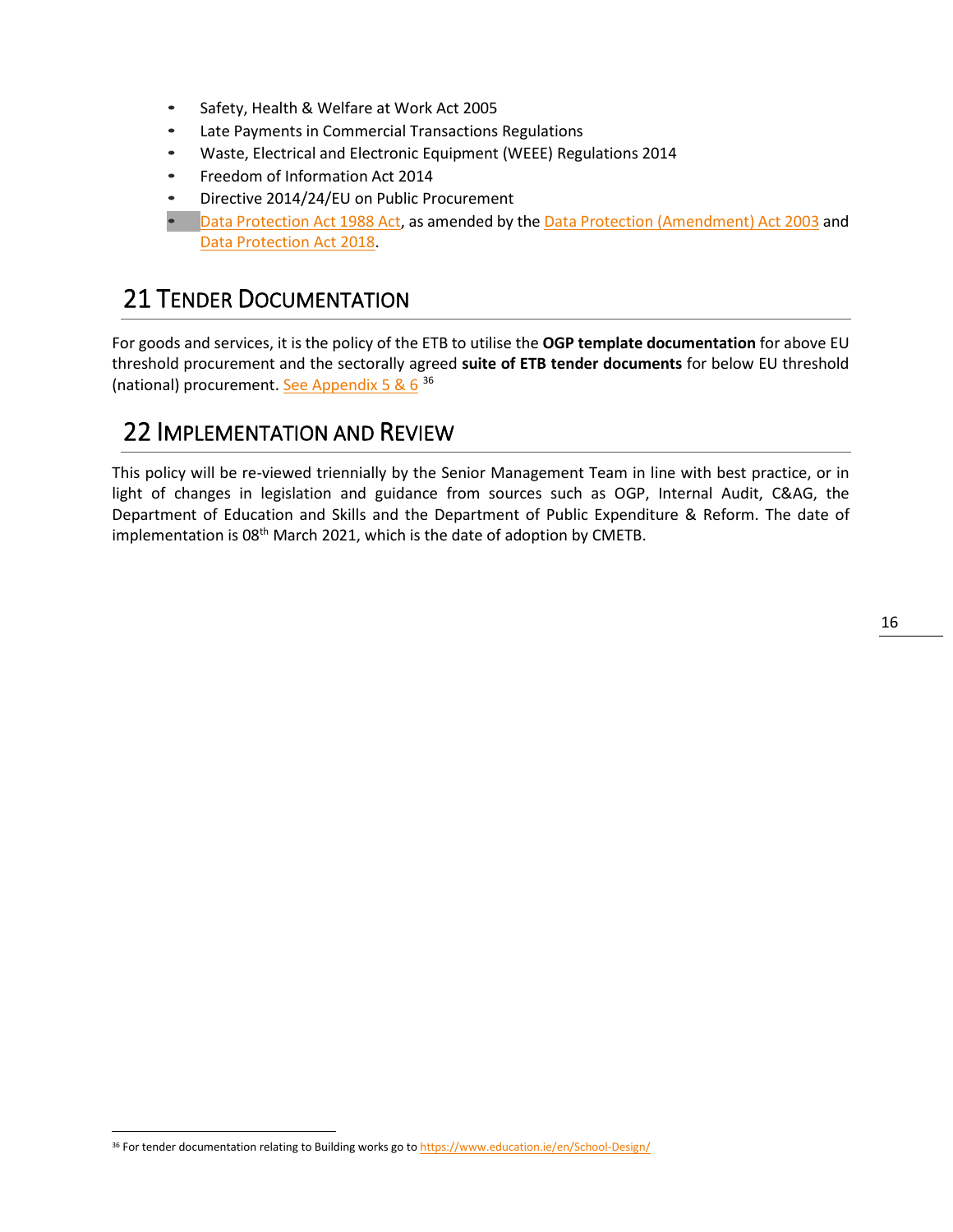### <span id="page-17-0"></span>APPENDIX 1 THE PROCUREMENT CYCLE

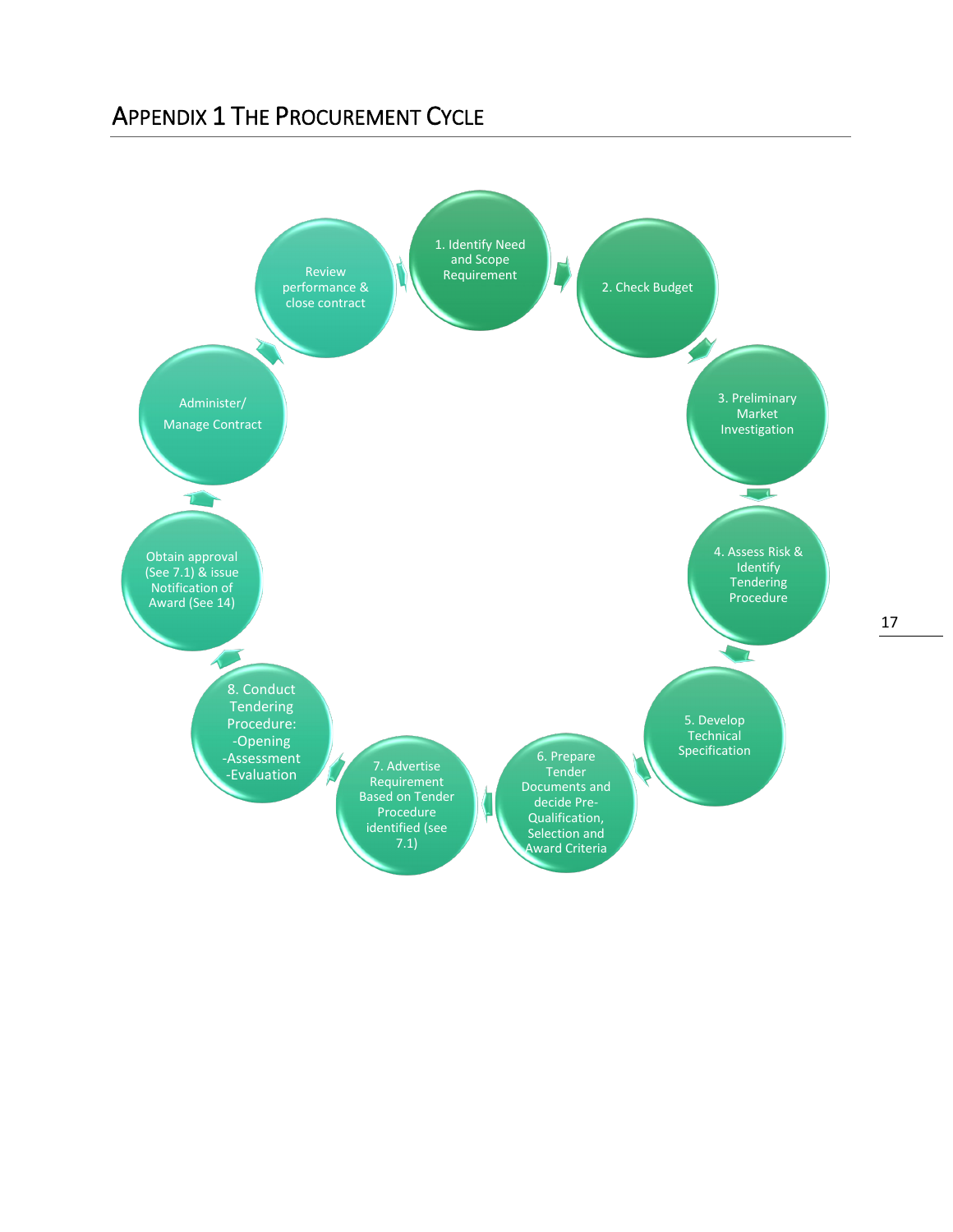# <span id="page-18-0"></span>APPENDIX 1A SAMPLE RFQ EVALUATION FORM (€5,000-€25,000)

### **ANALYSIS OF QUOTES RECEIVED**

Quotes Analysis for the supply of goods/services to :\_\_\_\_\_\_\_\_\_\_\_\_\_\_\_\_\_\_\_\_\_\_\_\_\_\_\_\_\_\_\_\_\_\_\_\_\_\_\_\_\_\_\_\_\_\_\_\_\_\_\_ (Sch

Quotes for the supply of:  $\Box$ 

#### **Please note that INCOMPLETE forms will result in delay in processing your account for payment**

| <b>Reply No</b> | <b>Supplier Name &amp; Address</b> | <b>Cost of Goods</b> | <b>VAT</b> | <b>TOTAL</b> |
|-----------------|------------------------------------|----------------------|------------|--------------|
| 1.              |                                    |                      |            |              |
| 2.              |                                    |                      |            |              |
| 3.              |                                    |                      |            |              |
| 4.              |                                    |                      |            |              |
| 5.              |                                    |                      |            |              |

| Recommendation: | Reason: |
|-----------------|---------|
| Supplier:       |         |
|                 |         |
|                 |         |
|                 |         |
|                 |         |

I recommend that the purchase be made from the above supplier for the reason stated. The supplier meets the written specification drawn up by this school/centre.

**I confirm that I have no conflict of interest in regard to the above quotation and will undertake the procurement process in accordance with ETB Procurement policy**

| Signed: |                                                     | Date: |
|---------|-----------------------------------------------------|-------|
|         | <b>Principal/ Centre Manager</b>                    |       |
| Signed: |                                                     | Date: |
|         | Procurement Manager (for expenditure above €15,000) |       |
|         |                                                     |       |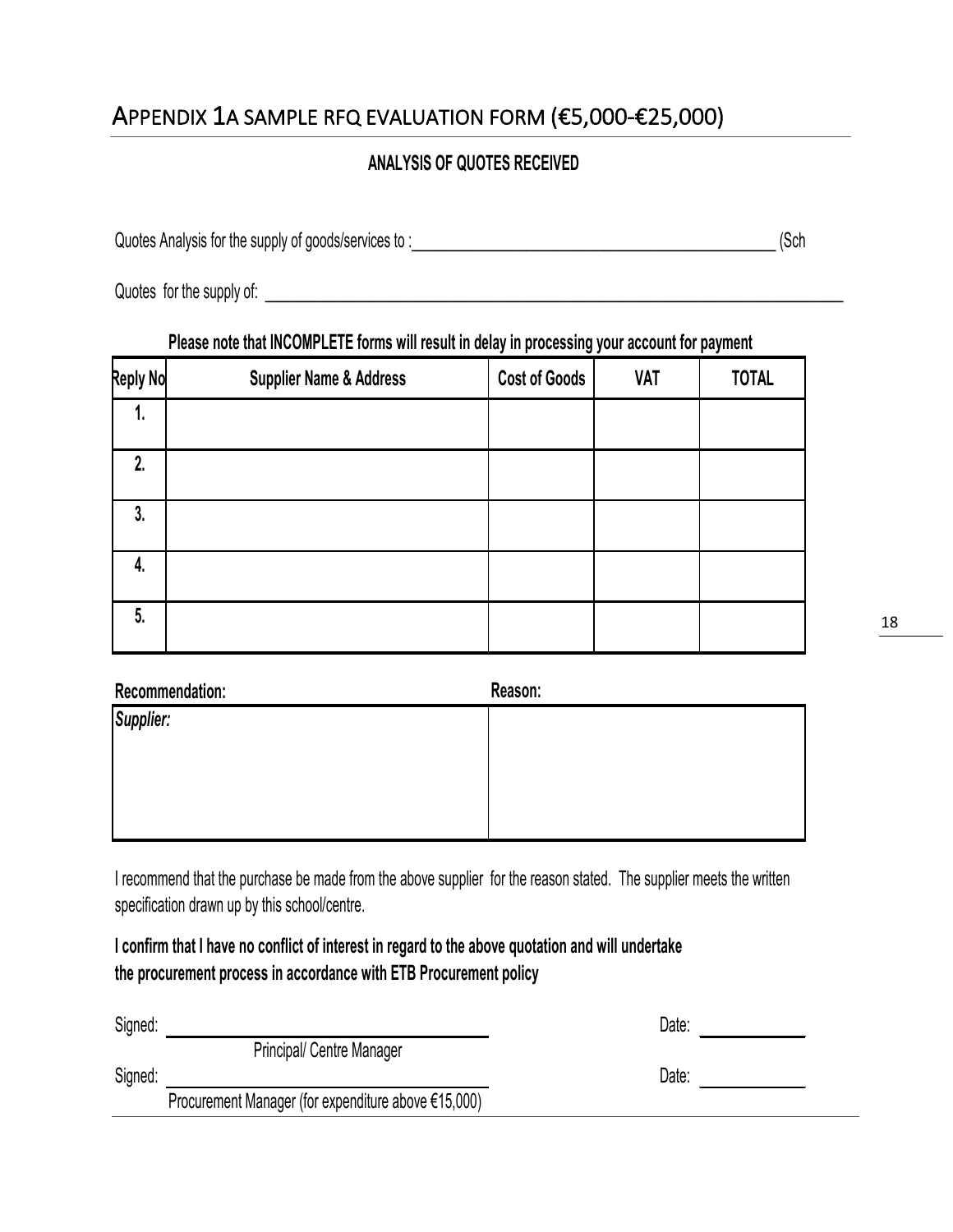### <span id="page-19-0"></span>APPENDIX 2 TENDER REQUEST FORM TEMPLATE (CONTRACTS ABOVE €25K)

| Name of Department/ School/Centre       |                                                |  |  |  |
|-----------------------------------------|------------------------------------------------|--|--|--|
| Name and Contact Details for            |                                                |  |  |  |
| <b>Principal/Department or Centre</b>   |                                                |  |  |  |
| Manager                                 |                                                |  |  |  |
| Description of the product/service to   |                                                |  |  |  |
| be procured                             |                                                |  |  |  |
| Is there signed budget approval         |                                                |  |  |  |
| attached with this request? Yes/No      |                                                |  |  |  |
| What is the estimated contract value    |                                                |  |  |  |
| exclusive of VAT?                       |                                                |  |  |  |
| Is there an existing contract in place? |                                                |  |  |  |
| Yes/No                                  |                                                |  |  |  |
| Has the Incumbent been notified         |                                                |  |  |  |
| regarding this upcoming tender          |                                                |  |  |  |
| process? Yes/No                         |                                                |  |  |  |
| What is the projected timeline for      |                                                |  |  |  |
| this requirement?                       |                                                |  |  |  |
| Is TUPE likely to be an issue with the  |                                                |  |  |  |
| new contract? Yes/No                    |                                                |  |  |  |
| Who will be leading the                 |                                                |  |  |  |
| procurement process?                    |                                                |  |  |  |
| Have you submitted a detailed           |                                                |  |  |  |
| specification of your                   |                                                |  |  |  |
| requirements? <sup>37</sup>             |                                                |  |  |  |
| <b>Budget Holder Signature</b>          | Director/Chief Executive Signature of Approval |  |  |  |
|                                         |                                                |  |  |  |
|                                         |                                                |  |  |  |
|                                         |                                                |  |  |  |
| Date:                                   |                                                |  |  |  |
|                                         |                                                |  |  |  |

- Alternatives
- Technical information where appropriate
- Scope of the tender
- Unique requirements for your school or centre
- Standards
- Legislation
- Environmental Considerations
- Garda Vetting
- Innovation
- Site Visits
- Child Protection Issues
- Site Access Issues

<span id="page-19-1"></span><sup>&</sup>lt;sup>37</sup> Preparing a Specification of your School/Centre Requirements: A fully detailed specification must be submitted with this request for tender form. The following elements may assist you in identifying those requirements:

<sup>1.</sup> Background information on the school/centre

<sup>2.</sup> Contract commencement date

<sup>3.</sup> Contract duration

<sup>4.</sup> Indicative value of the contract

<sup>5.</sup> What is your annual spend

<sup>6.</sup> Details of goods/services to be procured including:

<sup>•</sup> Quantity

<sup>•</sup> Pricing strategy (e.g. fixed fee; hourly/daily/ weekly rates; price per unit/ per head) and whether the breakdown of the total cost should include other costs (labour, delivery, disposal, retainer fee etc.)

<sup>•</sup> Do you have a list of suppliers/ Are there many suppliers of this product/service?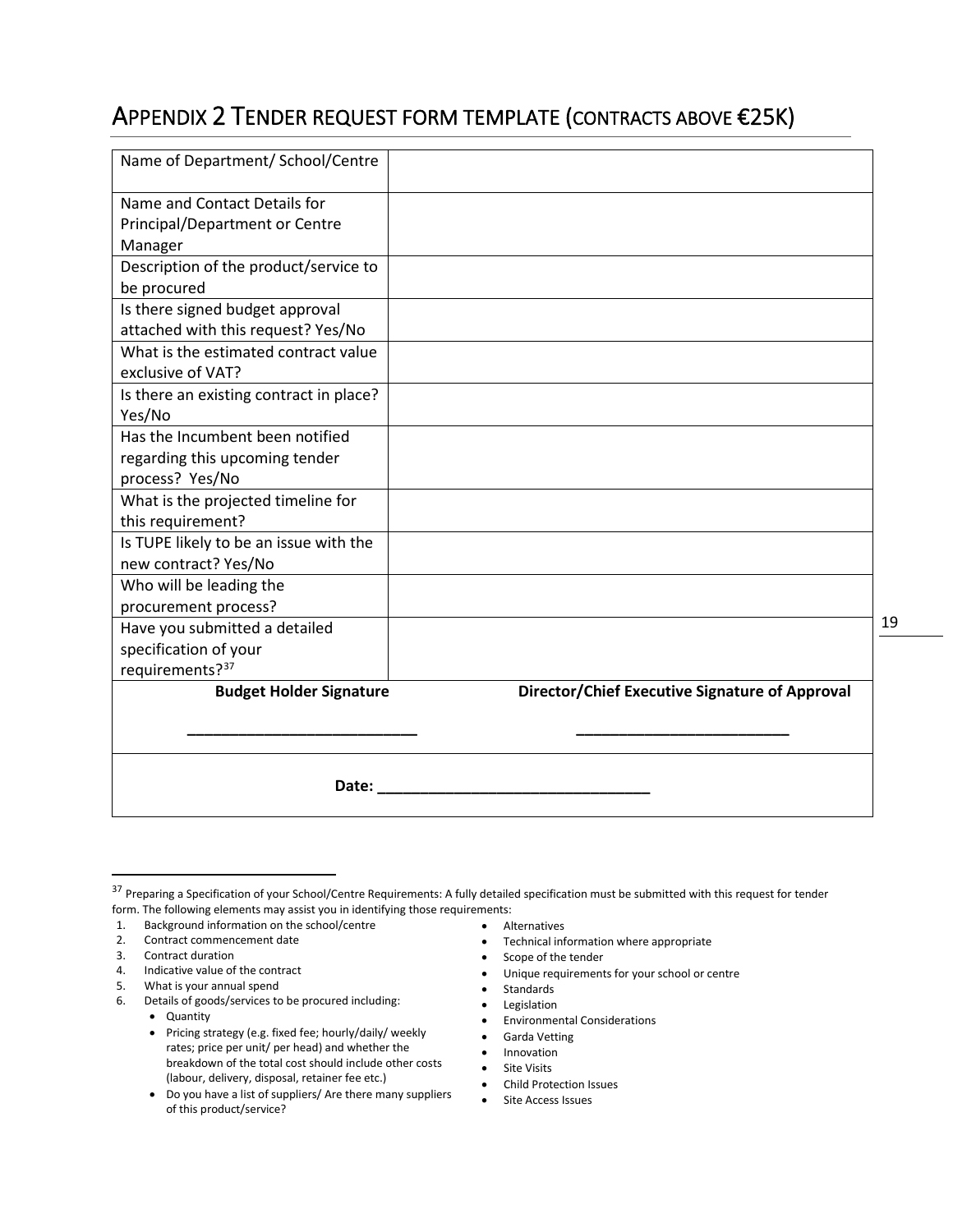# <span id="page-20-0"></span>APPENDIX 3 PROCUREMENT CHECKLIST AND CONTRACT FILE

- Regulation 84 report (if applicable)
- A business case or cost benefit analysis (if required).
- All documentation that issues to the market including PIN, Contract Notice and RFT
- All clarifications sent to tenderers/candidates
- The report of the opening of the tenders
- The evaluation report
- The acceptance by senior management of the evaluation team's report
- The winning tender (or quotation)
- The Contract Award Notice
- Post Tender Clarifications
- The award letter and standstill/regret letters to unsuccessful tenderers
- The signed contract
- For Framework Agreements, all correspondence, including orders, relating

to individual contracts/drawdowns – one file should be opened for the Framework Agreement and individual project files set up for each call-off contract established under the Framework

- Initial order to the contract holder for work packages/services
- All request for payment by the contract holder
- All requests for expenses, supporting documentation and vouched expense claims from the contract holder
- All acceptance notes for deliverables and services
- All correspondence with the contract holder **Contract Management**
- The post implementation review or reviews/reports by third parties

# <span id="page-20-1"></span>APPENDIX 4 EU PUBLIC DIRECTIVE (ARTICLE 84) AUDIT REPORT

This audit report should contain the following: The name of the buyer

- The subject matter and value of the contract
- The results of the pre-qualification process *i.e* the names of the successful candidates with reasons provided for selection/non-selection
- Reasons for rejecting abnormally low tenders
- The name of the preferred bidder and the reasons for selecting their tender
- The name(s) of sub-contractors and the share of the contract to be sub-contracted
- Justification, where appropriate, for the use of the competitive dialogue/competitive procedure with negotiation
- Reasons for not awarding a contract or a framework
- An explanation for not using an electronic submission
- Measures taken to address potential conflicts of interest of the evaluators
- Reasons for not using lots

In addition, buyers must maintain records of internal deliberations, records of dialogue or other meetings and details about the preparation of the procurement documents, including the setting of selection and award criteria.

Over time these procurement audits will become an important source of insight for unsuccessful suppliers. These documents may be discoverable under the Freedom of Information Act.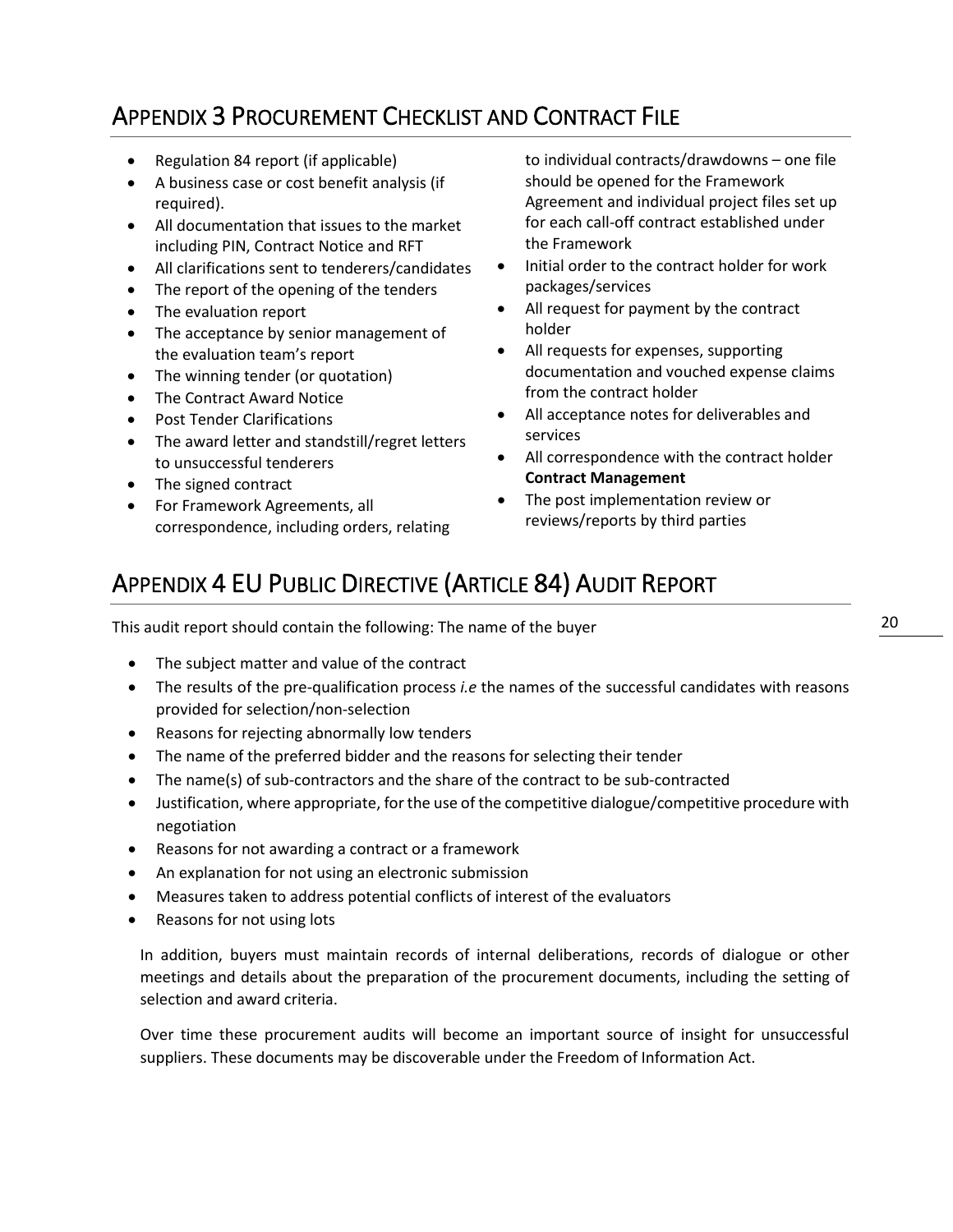# <span id="page-21-0"></span>APPENDIX 5 TEMPLATES: CORPORATE PROCUREMENT PLAN & BELOW EU THRESHOLD TENDER DOCUMENTS

The following are available from ETB Head Office and ETBI<sup>38</sup>.

- **1. Corporate Procurement Plan template including MAPP**
- **2. RFQ templates (below 25k)**
- 3. **Suite of ETB Templates for use in the procurement of goods and services below EU Threshold.** This suite contains the following documents:

#### **Contracts**

#### **Contract Tender Documents**

- ETBTDRC-1 Contract Invitation to Tender Open Procedure 2020
- ETBTDRC-2 Contract Terms and Conditions Goods 2020
- ETBTDRC-3 Contract Terms and Conditions Services 2020
- ETBTDRC-4 Service Level Agreement Contract 2020
- ETBTDRC-5 Tender Response Document Contract 2020
- ETBVALC-1 Open Contract Tender Evaluation Sheet 2020

#### **Contract Letters**

- ETBLTRC-1 Request for Self-Declared Data Open Tender 2020
- ETBLTRC-2 Invite to Clarification Meeting 2020
- ETBLTRC-3 Award Letter Contract 2020
- ETBLTRC-4 Regret Letter Contract Admissible Tenders 2020
- ETBLTRC-5 Regret Letter Contract Inadmissible Tenderer 2020

#### **Framework Agreements**

#### **Framework Agreement Tender Documents**

- ETBTDRF-1 Single FW Invitation to Tender Open Procedure 2020
- ETBTDRF-2 Multi FW Invitation to Tender Open Procedure 2020
- ETBTDRF-3 Single Operator Framework Agreement Terms 2020
- ETBTDRF-4 Multi Operator Framework Agreement Terms 2020
- ETBTDRF-5 Contract Terms and Conditions Goods 2020
- ETBTDRF-6 Contract Terms and Conditions Service 2020
- ETBTDRF-7 Service Level Agreement 2020
- ETBTDRF-8 FWA Tender Response Document OPEN 2020
- ETBTDRF-9 Declaration of Confidentiality and Conflict of Interest 2020
- ETBVALF-1 Open Procedure Tender Evaluation Sheet 2020

<span id="page-21-1"></span><sup>&</sup>lt;sup>38</sup> Available on both the ETBI Procurement Network Sharepoint and the log-in section of the ETB[I website](http://www.etbi.ie/)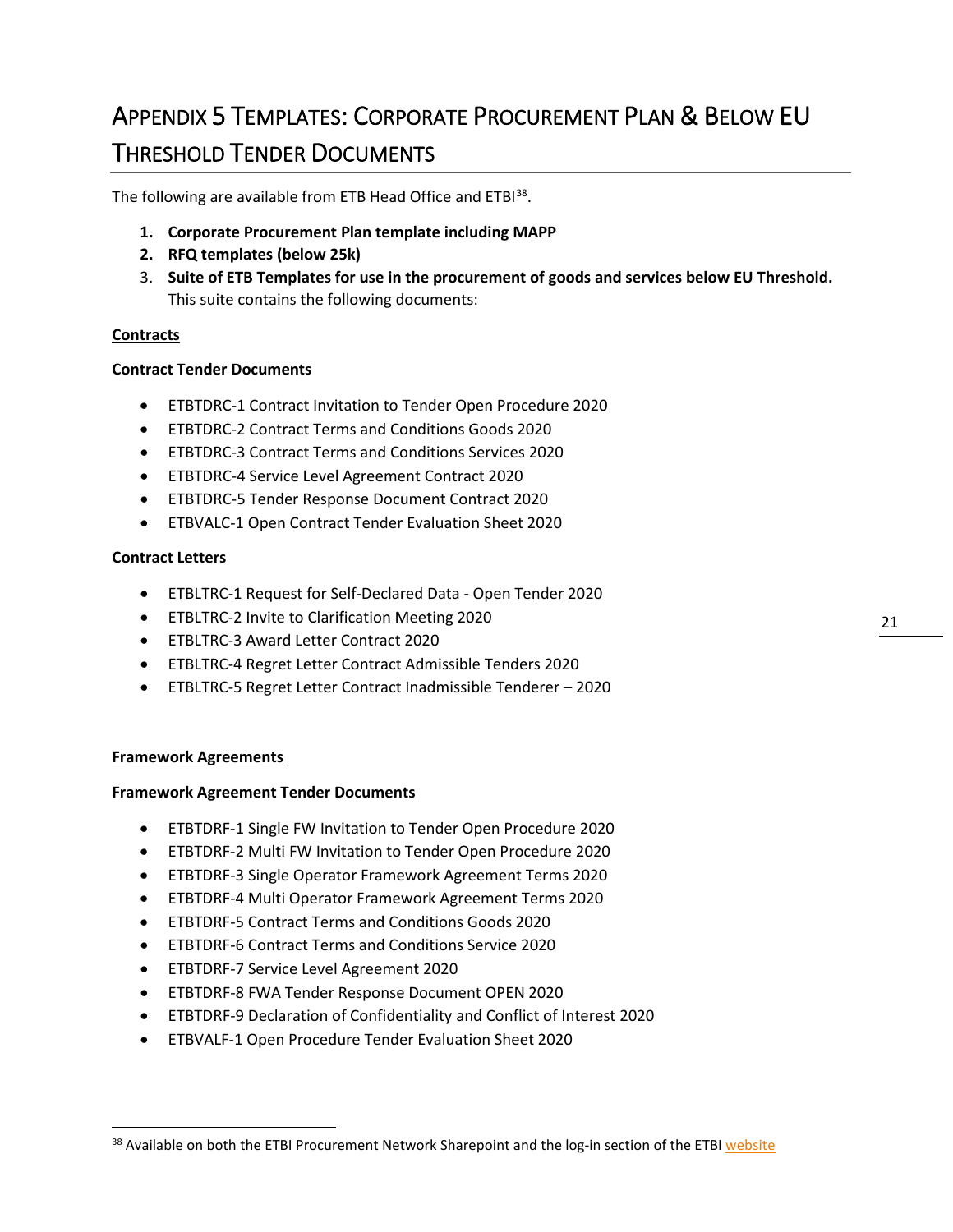#### **Framework Agreement Letters**

- ETBLTR-9 FWA Multi Party Regret Letter 2020
- ETBLTR-10 FWA Multi Party under Mini Tender Regret Letter 2020
- ETBLTRF-1 Request for Self-Declared Data Open Tender 2020
- ETBLTRF-2 Invite to Clarification Meeting 2020
- ETBLTRF-3 Award Letter Contract Single Party Framework 2020
- ETBLTRF-4 FWA Multi Party Admittance Cascade First Ranked 2020
- ETBLTRF-5 FWA Multi Party Admittance NOT First Ranked 2020
- ETBLTRF-6 FWA Multi Party Admittance Contracts via Mini Tender 2020
- ETBLTRF-7 Regret Letter Admissible Tenders 2020
- ETBLTRF-8 Regret Letter Inadmissible Tenderer Open 2020

### <span id="page-22-0"></span>APPENDIX 6 ABOVE EU THRESHOLDS TENDER DOCUMENTS

The following templates are available from the OGP website:

- RFT Goods [Click here for link](http://ogp.gov.ie/templates-2/)
- RFT Services [Click here for link](http://ogp.gov.ie/templates-2/)
- Goods Contract [Click here for link](http://ogp.gov.ie/templates-2/)
- Services Contract [Click here for link](http://ogp.gov.ie/templates-2/)

### <span id="page-22-1"></span>APPENDIX 7 PUBLIC PROCUREMENT GUIDELINES FOR GOODS AND SERVICES

The following Guide is available from the OGP website [link here](https://ogp.gov.ie/public-procurement-guidelines-for-goods-and-services/)

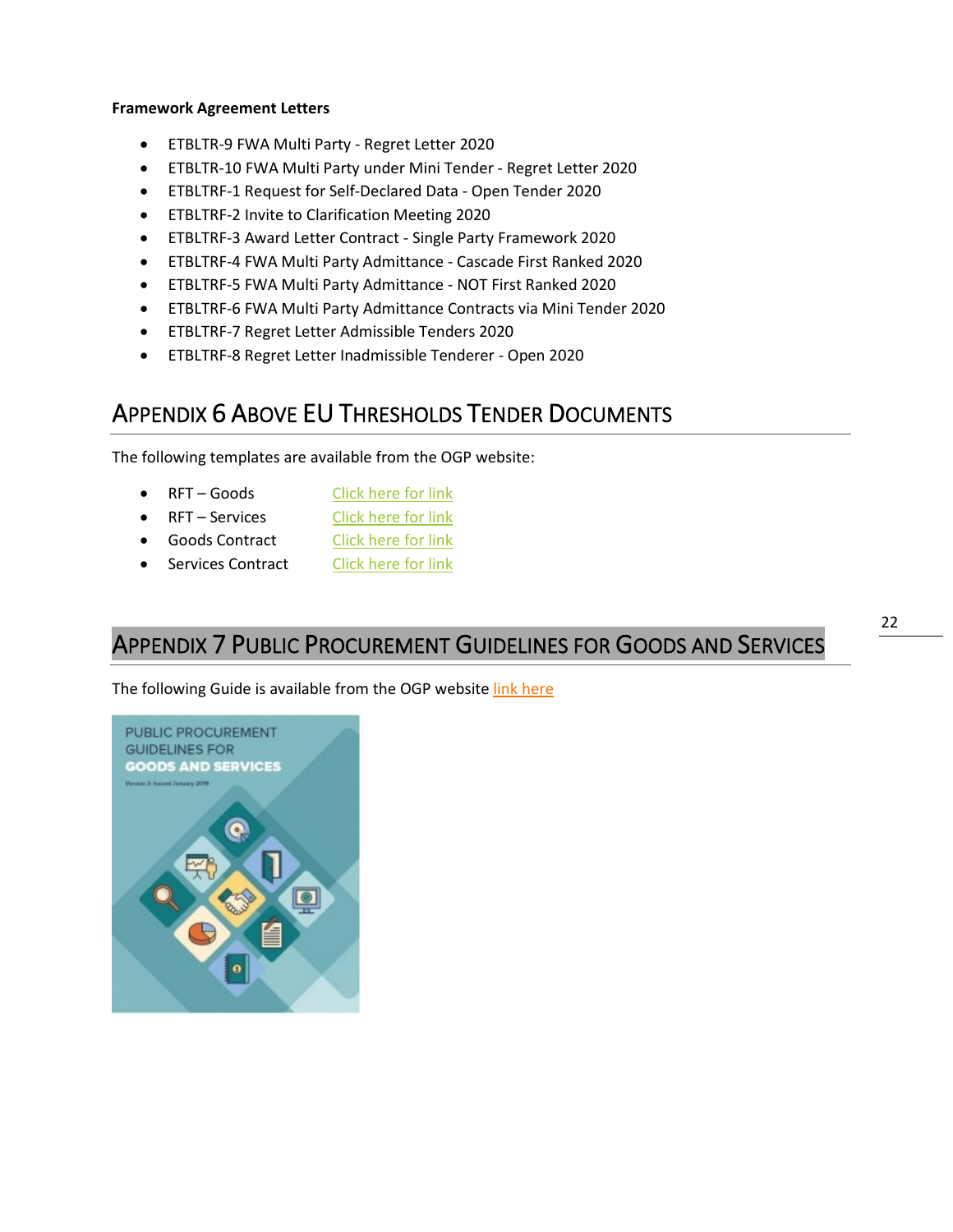#### <span id="page-23-0"></span>**1. INTRODUCTION**

The purpose of this is to provide information to employees of the ETB in order for them to conduct purchasing/procurement in a way that satisfies probity and accountability requirements.

#### **2. GUIDING PRINCIPLES**

It is very important that all employees involved in the public procurement function discharge it with probity, transparency and accountability in a manner that secures best value for public money.

*Probity* requires the purchasing process to be conducted

- ethically;
- honestly; and
- with fairness to all participants

*Transparency and accountability* require that the basis for decisions is demonstrably clear and objective and that the purchaser is held to account for the conduct of the procurement process. Employees involved in the procurement function must ensure that they are cost effective and efficient in the use of resources while upholding the highest standards of integrity. Procurement practices are subject to audit and scrutiny under the Comptroller and Auditor General (Amendment) Act 1993 and Accounting Officers are publicly accountable for expenditure incurred.

#### **3. PROBITY**

In the context of procurement, the aim should be that the ETB as an organisation is trusted and respected by those with whom it deals and that business is conducted by employees not only efficiently but in a fair and reasonable manner. Some of the practical implications of ensuring probity in procurement are set out in the following sub-sections.

#### **Legality**

There is an obligation on employees involved in the procurement function to exercise their powers lawfully. Compliance with national and EU legal requirements is a duty owed to contractors, suppliers, and service-providers by the ETB. Contractors, suppliers, and serviceproviders who have been treated unfairly or whose rights have been infringed in the public procurement process have a right to legal redress under EU remedies Directives.

A Procurement Policy has been devised in order to ensure that employees are aware of their obligations in this regard and adherence to the policy will ensure that legal requirements are fulfilled. If employees are unsure of the legal, policy or procedural requirements, they must seek advice from their line managers.

#### **Disclosure of Interest**

Any form of personal interest which may impinge, or might reasonably be deemed by others to impinge, on an employee's impartiality in any matter relevant to his or her duties in relation to public procurement should be disclosed in writing to their line manager. Personal interest includes an interest of a relative or connected person. The Line Manager must then decide if the

<span id="page-23-1"></span><sup>39</sup> Updated for ETBs from **Ethics in Public Procurement** (National Public Procurement Policy Unit, June 2005)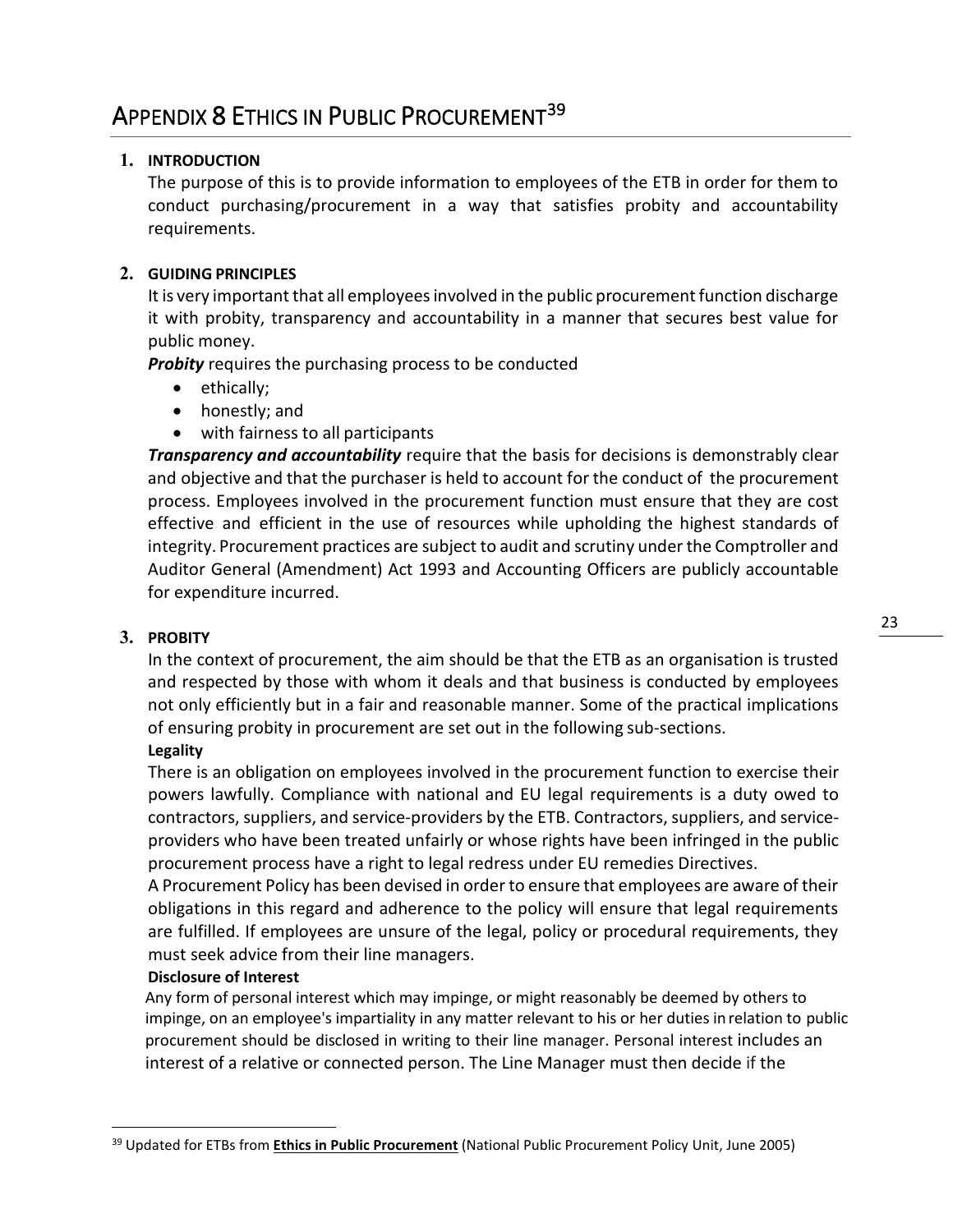exercise should be dealt with by another member of staff or seek further advice.

#### **4. TRANSPARENCY AND ACCOUNTABILITY**

Procurement transactions and decisions must in all respects be fair, equitable and ensure value for money. The ETB must be able to justify decisions made and actions taken.

Inorganising the procurement function, the ETB will ensure appropriate separation of duties within the procurement cycle. Inso far as possible, ordering and receiving goods and services should be distinct from payment for goods and services.

Accurate written records (including computer records) are essential in demonstrating that proper ethical standards have been observed. Therefore, appropriate records as identified should be maintained throughout the purchasing process. These records should provide an audit trail of the reasons for making a particular procurement decision. The Procurement Policy gives the type and detail of information that is recorded and depends on the complexity or sensitivity of the particular purchasing issue.

#### **5. CONFIDENTIALITY OF INFORMATION**

Employees involved in the procurement function must ensure that commercially sensitive information is kept secure and never used for personal gain or to prejudice fair competition. Information on individual contracts must not be given to the media or any other enquirer (except the individual contractor concerned), without the authority of the line manager.

Disclosure of supplier and tender information relating to the tender process prior to contract award, and in particular to another interested party, is strictly prohibited. After the award of contract, information may be provided in accordance with the detailed guidance on *"Notifying Tenderers and Disclosure of Information"* outlined in the booklet *"Public Procurement Guidelines* - *Competitive Process"* and published in the general procurement guidance section of the [eTenders.ie](http://www.etenders.gov.ie/general-procurement-guidance-2) website*.* Some information on the tendering process may be disclosable under FOI legislation where invoked.

Gifts and Hospitality – please refer to ETB Gift and Hospitality Policy.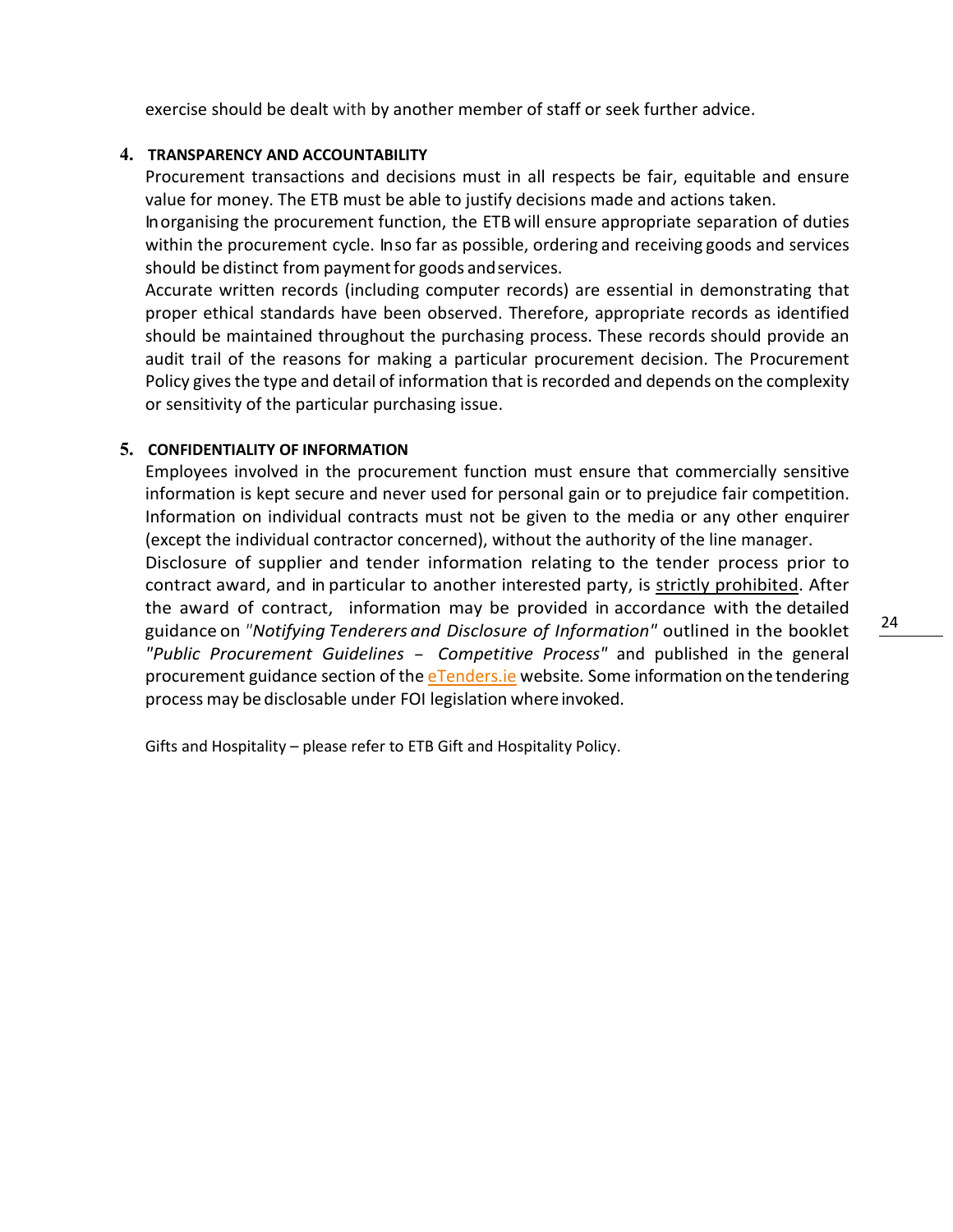### <span id="page-25-0"></span>9.1 Open or Restricted Tendering?

#### (a) **Type 1 Projects < €1,000,000 (excluding VAT):**

- (i) For Projects with a Construction value of less than  $\epsilon$ 50,000 (excluding VAT) either the Restricted Procedure or the Open Procedure may be used.
- (ii) For projects with a Construction value greater than  $\epsilon$ 50,000 but less than  $\epsilon$ 1m (excluding VAT) the Open Procedure must be used.
- (iii) The advertising and tendering procedures set out below apply.

#### (b) **Type 2(A) Projects > €1,000,000 (excluding VAT):**

(i) For projects with a Construction value less than €2,500,000 (excluding VAT) the Open Procedure should be used unless the prior agreement of the Department of Education and Skills [DE] to use the Restricted Procedure has been obtained.

#### (c) **Type 2(B) & 3 Projects > €2,500,000 (excluding VAT):**

- **i.** For projects with a Construction value equal to or greater than €2,500,000 (excluding VAT) Contracting Authorities may use either the Open Procedure or the Restricted Procedure. In general, the Restricted Procedure should be used for larger and more complex projects. For smaller straight forward projects where the cost of Tendering will not be an undue burden on contractors the Open Procedure can be used.
- **ii.** The procedure set out in the Design Team Procedures DTP 2012 Procurement of Contractors, Section 3 (available at [www.education.ie\)](http://www.education.ie/) is applicable for projects using the Open Procedure.
- **iii.** The procedure set out in the Design Team Procedures DTP 2012 Procurement of Contractors, Section 4 (available at [www.education.ie\)](http://www.education.ie/) is applicable for projects using the Restricted Procedure.

#### 9.2 Public Advertisement

- (a) For projects with an estimated construction value of less than  $$50,000$  excluding VAT, advertisement on eTenders or other national medium is not required (unless there is the possibility of cross-border interest).
	- (i) If the Open procedure is used, the School Authority and their Consultant/Design Team must put an advertisement in the local papers (including cross-border papers where appropriate) stating how to obtain the tender documents and the latest date for the return of tenders.
- (b) For projects greater than  $$50,000$  an advertisement must be placed on eTenders.
- (c) For projects greater than €5,350,000 (excluding VAT) a Contract Notice must also be placed in the OJEU journal. This can be done simply through the eTenders web-site.

### 9.3 Tendering for Works under €50,000 (excluding VAT)

(a) A minimum of at least 5 quotes<sup>[40](#page-25-1)</sup> (in writing or by email) must be sought from suitable contractors. Where you do not get 5 responses, you should keep documentation for audit purposes as proof that you sought 5 Quotes.

<span id="page-25-1"></span><sup>40</sup> As outlined in the table on Page 7, this applies to works under €50,000 but more than €15,000. For €5,000 - €15,000 3 quotes must be sought, for €500-€5000 1 quote must be sought and for less than €500 can proceed with PO.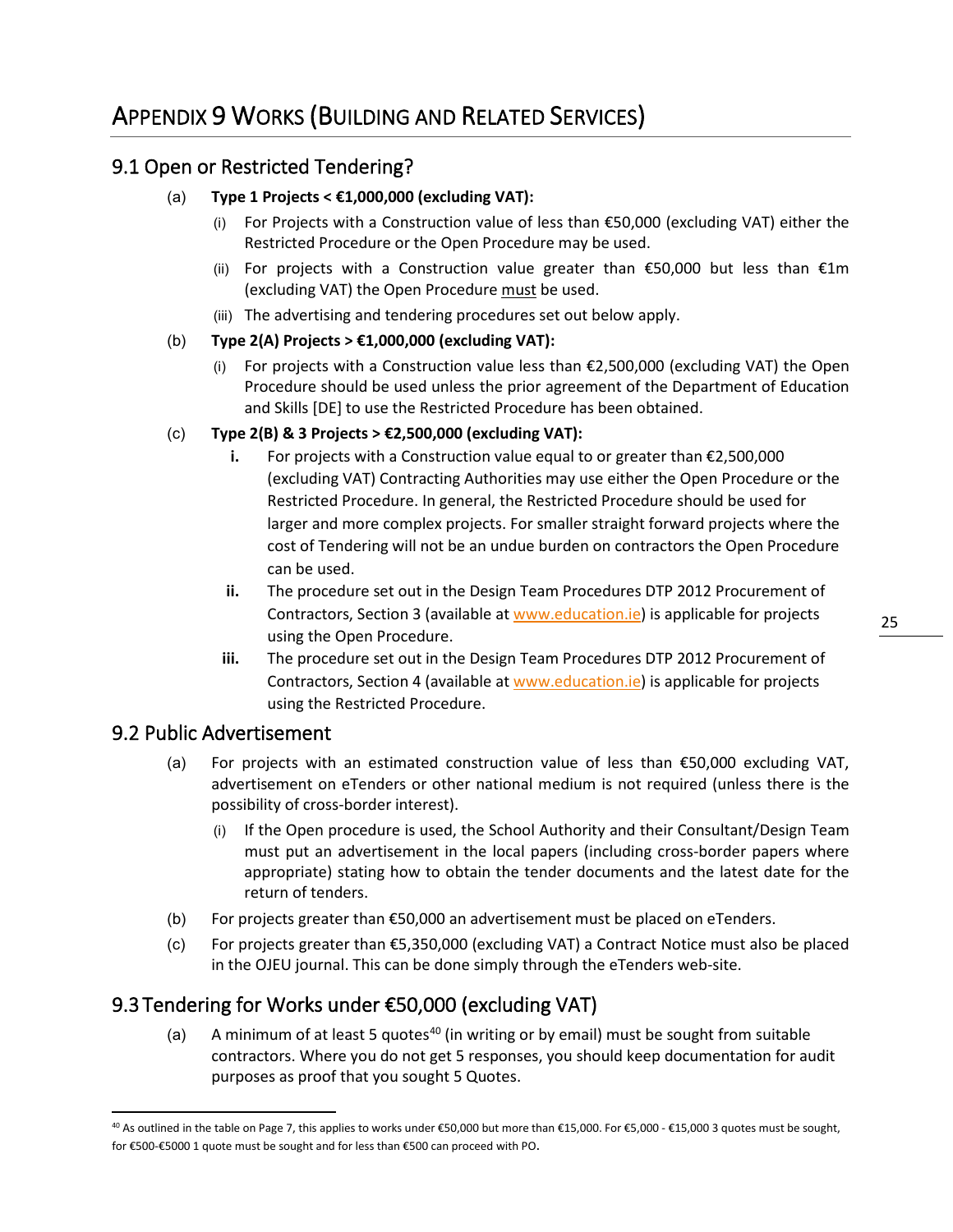- (i) If using the Restricted Procedure, School Authorities and their Consultants/Design Teams are required to consider any Contractor who has expressed an interest in tendering for the project (*e.g.*. by writing or emailing the school or consultant), and, where that Contractor meets the minimum standard required for the construction of the works, must include that contractor on the list of firms tendering for the project. There is no upper limit on the number of contractors permitted to tender for the project.
- (ii) Where the Open Procedure is being used the School Authority and their Consultant/Design Team must put an advertisement in the local papers (including crossborder papers where appropriate) stating how to obtain the tender documents and the latest date for the return of tenders. In addition, the School Authority and their Consultant/Design Team must directly contact any Contractor who has expressed an interest in tendering for the project (*e.g.*. by writing or emailing the school or consultant) informing them in a timely manner of the tender opportunity. In using the Open Procedure placing an advertisement DE not guarantee an acceptable

level of interest from contractors. It is permissible and prudent to contact suitable contractors in the general geographical area to alert them to the tender opportunity and invite them to respond to the advertisement.

- (b) If fewer than five firms submit tenders, (whether under the Open or Restricted Procedure) the Contracting Authority should only proceed with an award if it considers that there has been genuine competition and that the tender being considered for acceptance represents value-for-money.
- (c) If there is the possibility that there could be interest from another jurisdiction (*e.g.*. Northern Ireland) it is important to ensure that the principles, under the Treaty of Rome, of transparency and non-discrimination are observed.

#### 9.4 Tendering for Works  $> \text{\textsterling}50,000$  and  $< \text{\textsterling}1,000,000$  (excluding VAT)

#### **Minimum Standards for Participation**

- (a) Under the Open Procedure, all interested parties are permitted to submit tenders. This DE not however mean that there are no minimum standards for participation.
- (b) For a tender to be deemed a valid tender, the tenderer must meet the minimum standards for participation published in the advertisement/Contract Notice and the Conditions for Award set out in the Tender Documents.
- (c) These minimum standards must be reasonable and should not exceed the requirements in the DE Suitability Declaration for Small Works available at [www.education.ie](http://www.education.ie/) under School Design > Procedures and Cost Plans > Design Team Procedures.
- (d) For Projects  $\leq \text{\pounds}1,000,000$  (excluding VAT) all tenderers should be required to sign the DE Suitability Declaration for Small Works and submit it with their tenders.
	- (i) By signing this declaration, tenderers are stating that they meet the minimum Standards for Participation and the Conditions for Award and confirming that (if they are the apparently successful tenderer) they will produce (within 7 calendar days) evidence of compliance with all sections of this declaration.

#### **eTenders Advertisement**

(e) Once the Tender documents are complete an advertisement must be placed on eTenders (see Template eTenders advertisement).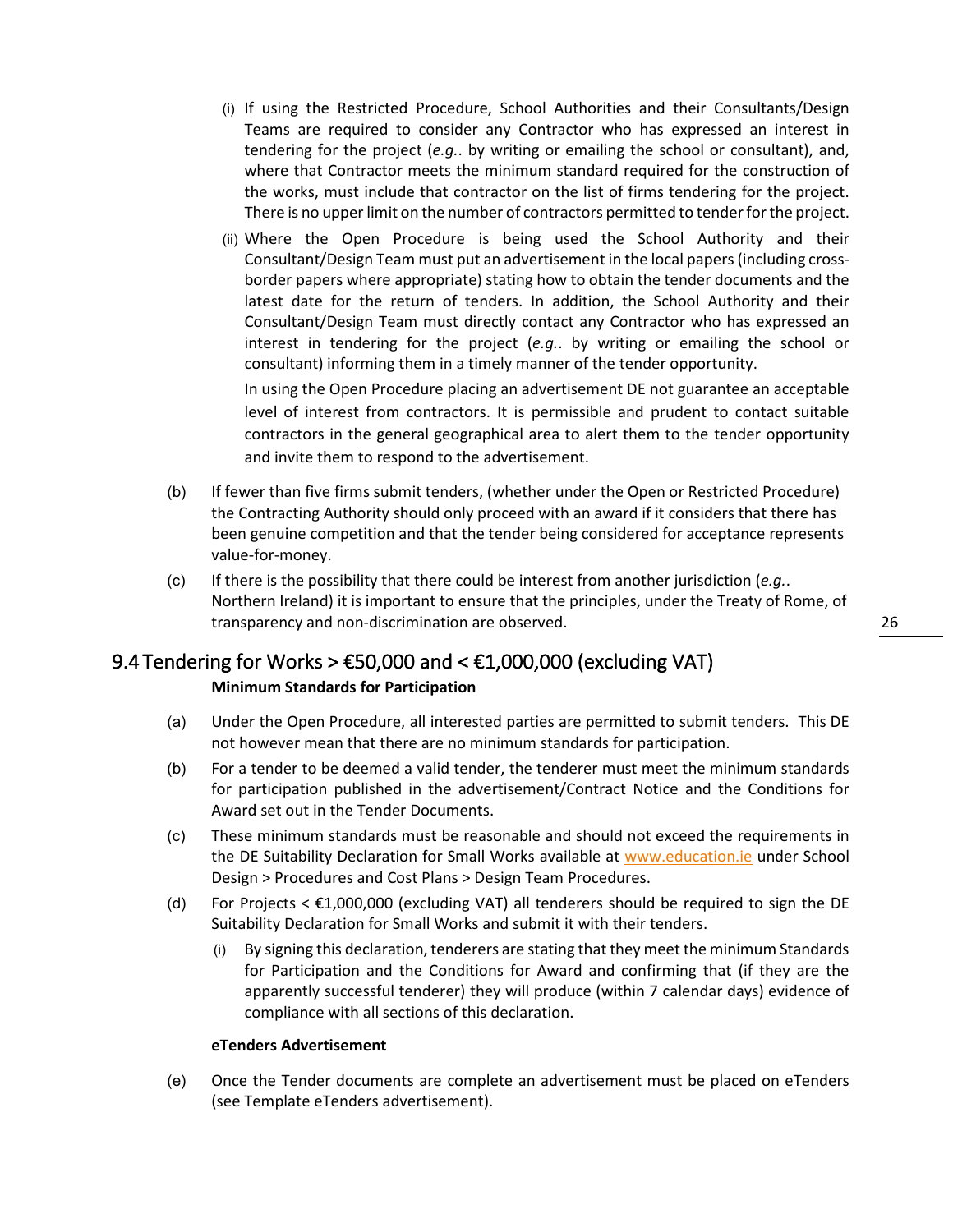- (f) The eTenders advertisement should state that the DE Suitability Declaration for Small Works is available at [www.education.ie](http://www.education.ie/) under *School Design > Procedures and Cost Plans > Design Team Procedures* and must be signed and submitted with their tenders.
- (g) The eTenders advertisement should contain the following wording under Additional Information:

Important Notice:

Tenderers are required to read the DE Suitability Declaration for Small Works carefully and to make sure that they meet the minimum standards stated therein. Tenderers who do not meet those requirements should not submit a tender as they will be excluded at award stage. All Tenderers are liable for their own costs of tendering.

(h) In using the Open Procedure placing an advertisement on eTenders DE not guarantee an acceptable level of interest from contractors. It is permissible and prudent to contact suitable contractors in the general geographical area to alert them to the tender opportunity and invite them to respond to the advertisement.

#### **Tenders**

- (i) An adequate period of time must be allowed to tenderers for compiling and submitting their tenders. The minimum period to be allowed is 15 working days (except in the case of emergency works where a reduced period may be used).
- (j) Tender submissions should be in writing (not by email)

#### **Tender Assessment**

- (k) Tenders received on or before the due date and time should all be opened together after the closing date for receipt of tenders, and only by a nominated official of the School Authority in the company of the Consultant(s). All details must be recorded, checked and signed by all present.
- (l) A signed *DE Suitability Declaration for Small Works[41](#page-27-0)* must be included with each Tender submission. Any tenderer who has not submitted the signed suitability declaration and the signed Form of Tender with the price clearly stated (either in words or numbers) should be excluded.
- (m) The lowest qualifying tender (*i.e* not excluded at (k) above) is the apparently successful tenderer or preferred bidder.
- <span id="page-27-1"></span>(n) The Preferred bidder's pricing document should now be opened and any arithmetical errors, low rates or un-priced items noted.
- <span id="page-27-0"></span>(o) The preferred bidder should now be contacted and asked to provide (within 7 days) the information required in the *DE Suitability Declaration for Small Works.* (The template Letter of Intent at Appendix D should be used)
	- (i) At the same time, if his/her Form of Tender has been modified in any way (*e.g.*. additions omissions or amendments, he/she should be given the opportunity (in writing) to withdraw those qualifications. (If any such qualifications are not withdrawn, the tender should be rejected.)
	- (ii) Any arithmetical errors, low rates or un-priced items should be brought to the preferred bidder's attention and he/she should be given the opportunity (in writing) to stand over or to withdraw his tender. He should not be allowed to correct his tender.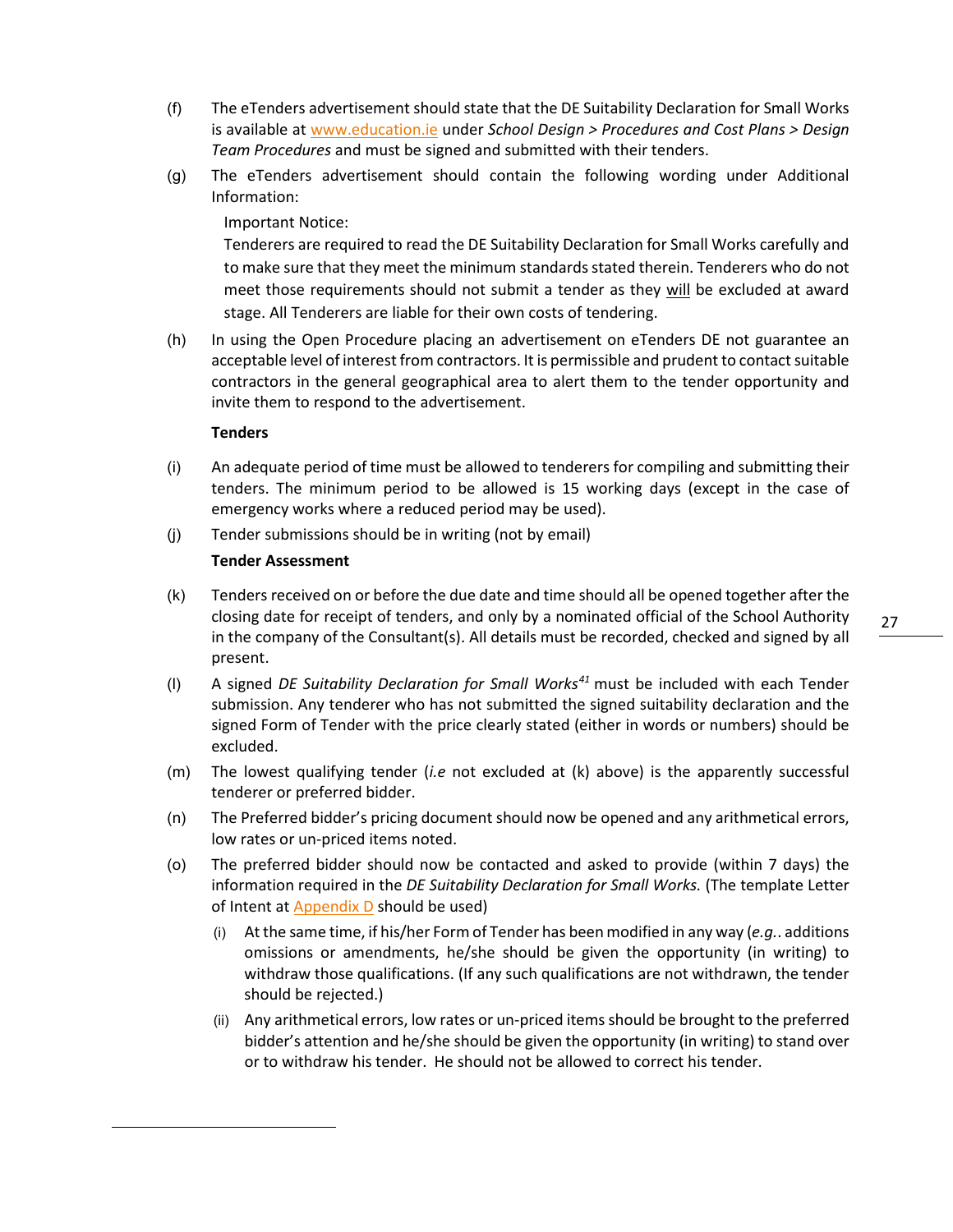- (iii) Where a tender is so low that the Consultant(s) considers that viability may be compromised, detailed discussions with the contractor must take place. If the contractor is prepared to stand over his/her tender the Consultant(s) must be satisfied that the contractor has comprehensive knowledge of the extent, scope and nature of the works and of post contract cost control procedures, that he/she has demonstrated the adequacy of his/her tender and has the financial capacity to complete the project.
- <span id="page-28-0"></span>(p) When the evidence of compliance with the *DE Suitability Declaration for Small Works* has been received, it should be examined and verified.
	- (i) The preferred bidder should not be excluded on a technicality (before excluding the preferred bidder clarification should be sought for such non-compliance items).
	- (ii) However substantive non-compliance items (*e.g.*. complete failure to demonstrate H&S competence or no track record of projects of a similar size and complexity) are a basis for exclusion and are not matters of clarification).
	- (iii) If clarification is sought on any item and the issue is not resolved by return the preferred bidder should not be given a further chance.
- (q) If the preferred bidder is deemed to be non-compliant, that tenderer should be excluded and the next lowest tenderer should be deemed to be the preferred bidder. The process from 4.[5\(n\)t](#page-27-1)o 4.[5\(p\)](#page-28-0) should be repeated until a qualifying preferred bidder is established
- (r) Except where a tender is withdrawn or deemed to be non-qualifying (as above) the Design Team must not pass over the lowest or any tender, due to any other reasons without prior consultation and agreement with the Planning and Building Unit.

#### 9.5 Works  $> \text{\textsterling}1,000,000$  (excluding VAT)

(a) For guidance on using the Open Tendering Procedure refer to the Design Team Procedures DTP 2012 Procurement of Contractors, Section 3 (available at [www.education.ie\)](http://www.education.ie/).

In using the Open Procedure placing an advertisement on eTenders DE not guarantee an acceptable level of interest from contractors. It is permissible and prudent to contact suitable contractors in the general geographical area to alert them to the tender opportunity and invite them to respond to the advertisement.

(b) For guidance on using the Restricted Tendering Procedure refer to the Design Team Procedures DTP 2012 Procurement of Contractors, Section 4 (available a[t www.education.ie\)](http://www.education.ie/).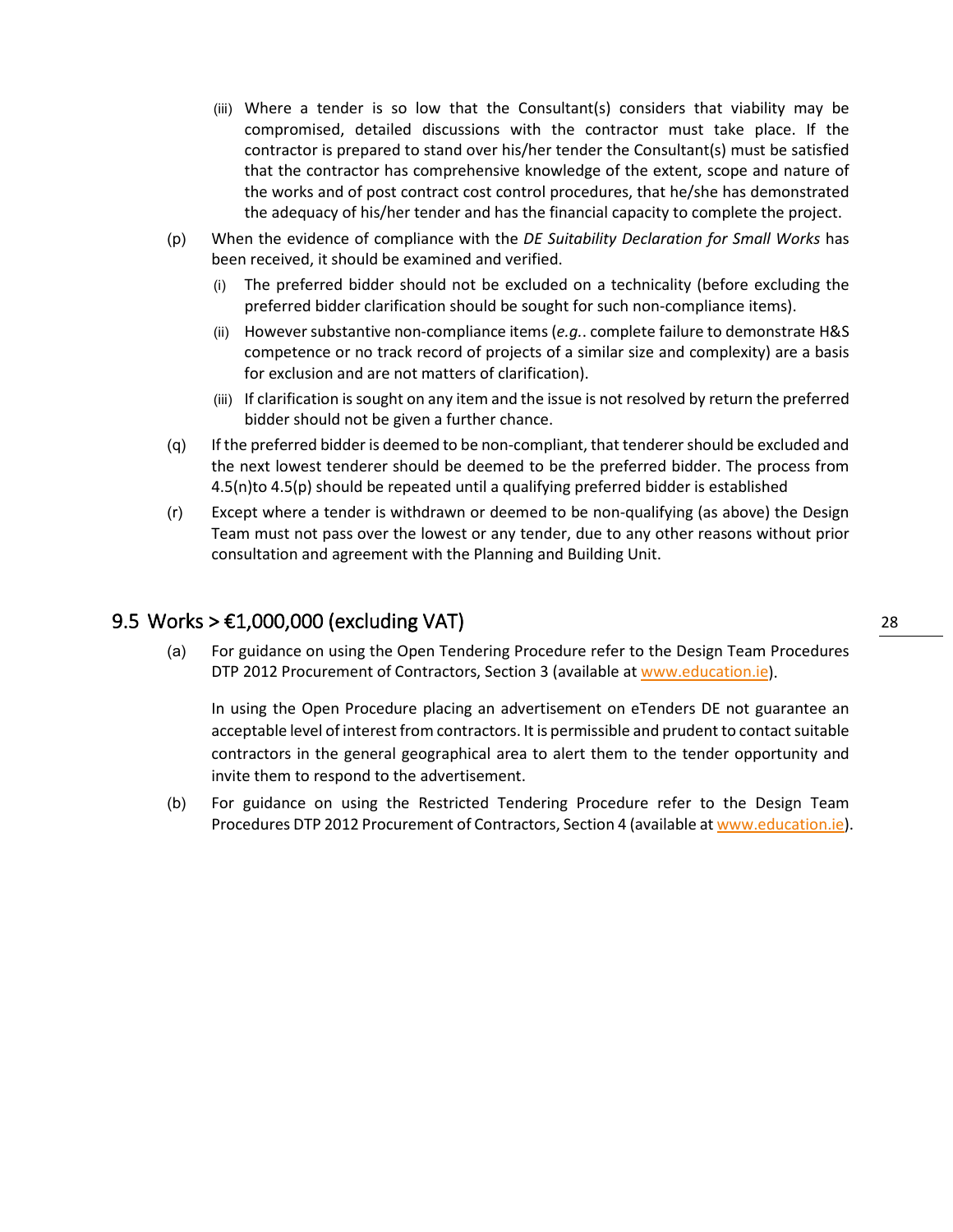# <span id="page-29-1"></span>APPENDIX 10 SOLE/ TIED SUPPLIER REQUEST

Where it is necessary to deal with a tied/sole supplier, service provider or contractor, arrangements which provide best value for money should be negotiated. Care should be taken by an end user when they face a supplier, service provider or contractor with an exclusive right to provide a particular supply or service. Open-ended arrangements with these exclusive distributors should be avoided where possible as they reduce or hinder competition. These types of arrangements are in breach of both Government Guidelines and EU Directives. Appropriate marketing testing (*i.e.* open and competitive tendering) should be undertaken at appropriate intervals to ensure market openness and competition is maintained. Such Contracts should not roll over for more than three years.

Where it is necessary to deal with a sole supplier, this should formally be requested in writing and submitted to the Manager with Responsibility for Procurement who in turn will make a recommendation for approval to the relevant Director.

A template form is included at Appendix 12.

Awarding of a contract below the EU value threshold and without use of a competitive process should only be considered in the following instances: -

- 1. Where only a proprietary product will meet requirements, such as parts or components for equipment.
- 2. Where an agent, licensee or franchise holder has sole rights to supply a service or product;<sup>[42](#page-29-2)</sup>
- 3. Where there is only one suitably qualified specialist in the relevant field.
- 4. Where continuity of supply or service is required in order to ensure value for money. Such contracts require the prior approval of the Director of OSD.

### <span id="page-29-0"></span>APPENDIX 11 DEROGATION

A derogation may be granted in cases where due to urgency a competitive process cannot be undertaken in the time available. Factors giving rise to urgency must be serious, unforeseeable and, except in the most exceptional circumstances (for instance a matter of urgent public safety or the like) not due to action or inaction on the part of the contracting authority. Awarding of such contracts without a competitive process must be approved in writing by the relevant Director in the case of contracts less than €25,000 (supplies & services) and €50,000 (works) or the Chief Executive in the case of contracts above €25,000 (supplies & services) and €50,000 (works). Relevant proof/documentation must be held on file for auditing purposes.

<span id="page-29-2"></span><sup>42</sup> Some examples include City & Guilds, QQI, ECDL etc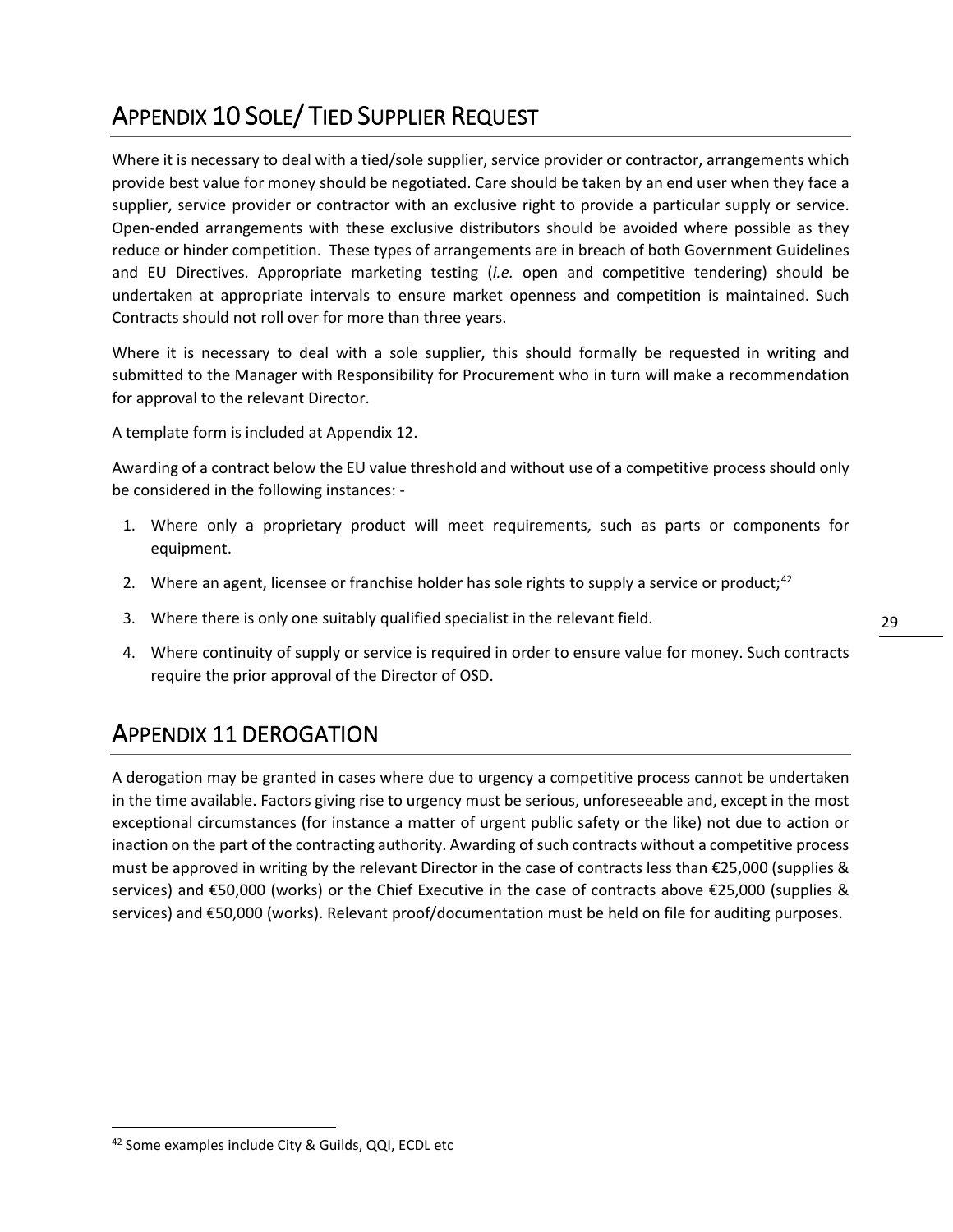# <span id="page-30-0"></span>APPENDIX 12 TEMPLATE SOLE/ TIED SUPPLIER REQUEST

This form must be completed where the intention is to use a sole supplier obtain a single quotation or tender.

Suggested Supplier:

Please specify the type of purchase: Please specify the type of supplier

- Goods
- Services
- Works

- **Sole Supplier**
- **Tied Supplier**

Full description of goods / services / works

Estimated Value:

#### **Reason:**

Because it is contrary to achieving value for money through open and fair competition, single supplier action should normally be avoided. Please give full details of the reason why you believe that there is only one supplier for the item mentioned above and that no alternative is available:

#### **Request:**

| <b>Name</b> | <b>ROLE/POSITION</b> | <b>SIGNATURE</b> | DATE |
|-------------|----------------------|------------------|------|
|             |                      |                  |      |

#### **Recommendation/ Approval:**

|                                | <b>BLOCK</b><br><b>CAPITALS</b> | <b>SIGNATURE</b> | <b>DATE</b> |
|--------------------------------|---------------------------------|------------------|-------------|
|                                | <b>NAME</b>                     |                  |             |
| <b>Procurement Manager</b>     |                                 |                  |             |
| <b>Director</b>                |                                 |                  |             |
| <b>Chief Executive Officer</b> |                                 |                  |             |
| (where continuity of           |                                 |                  |             |
| service/supply required)       |                                 |                  |             |